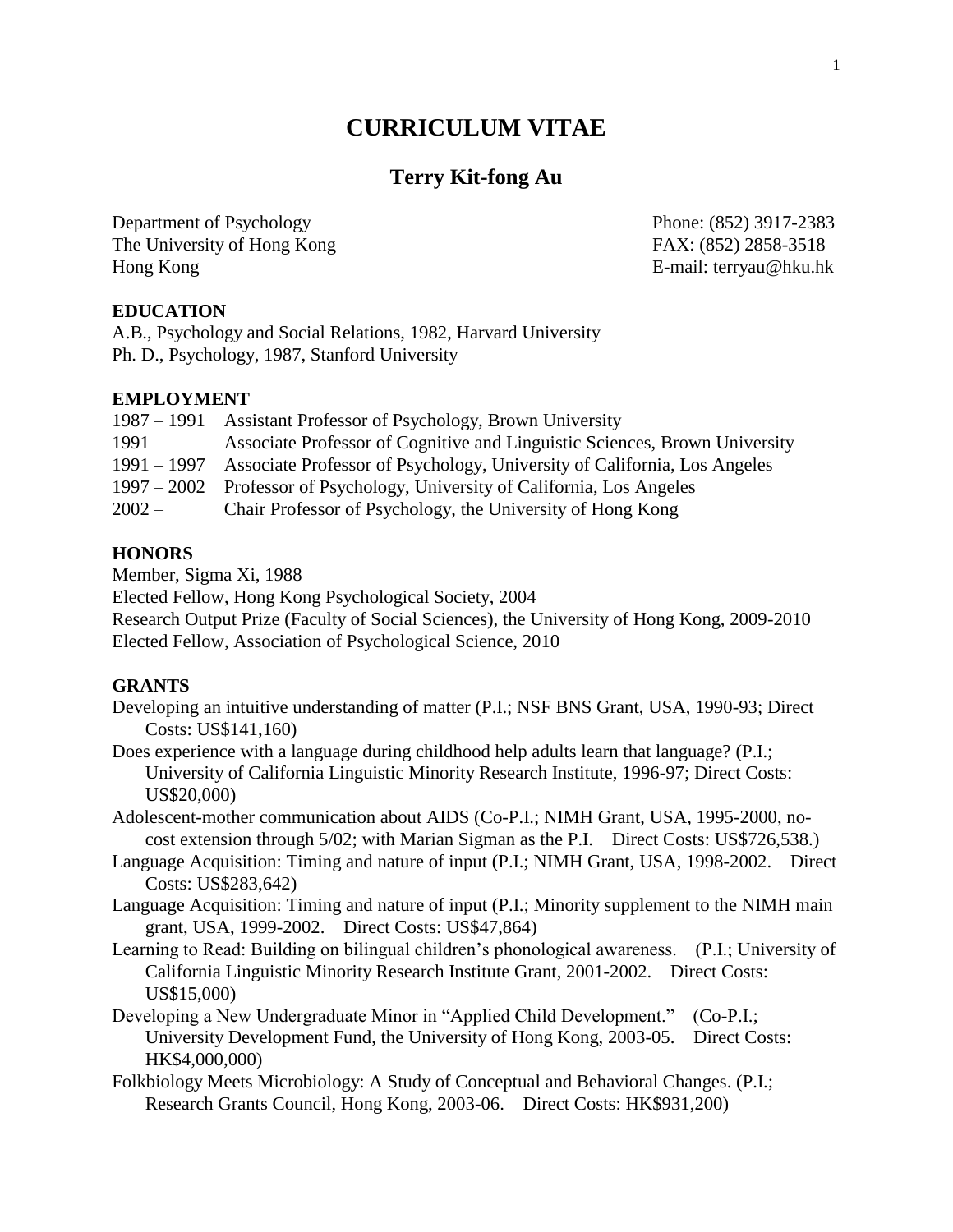- Enhancing Critical Thinking and Communication Skills. (P.I.; Teaching Development Grant, the University of Hong Kong, 2006-07. Direct Costs: HK\$297,296)
- Enriching the Language Environment of Children Learning a Second Language. (P.I.; Research Grants Council, Hong Kong, 2006-09. Direct Costs: HK\$699, 600)
- Enhancing School Engagement: Fact-Finding and Intervention. (Co-I; Quality Education Fund, Hong Kong, 2008-2010; With Shui-Fong Lam as P.I. Direct Costs: HK\$778,500)
- Specific Language Impairment (SLI) and Dyslexia in Cantonese-Chinese: Co-morbidity and Underlying Deficits. (Co-I; Research Grants Council, Hong Kong, 2008-2011; with Anita Wong as P.I. Direct Costs: HK\$799,180)
- Oral health literacy Implications for Hong Kong's children. (Co-I; Research Grants Council, Hong Kong, 2009-2011; with Susan Bridges as P.I. Direct Costs: HK\$472,000)
- The Role of Childhood Language Memory in Adult Language Learning: Korean Adoptees Learning Korean as Adults. (Co-PI; National Science Foundation, USA, 2009-2014; with Janet Oh as P.I. Direct Costs: US\$408,847; Total Costs: US\$477,648)
- Mindfulness Training For Children in Local School Setting. (Co-I; Health Care and Promotion Fund of the Food & Health Bureau, Hong Kong, 2010-2012; with Barbara Lo as P.I. Direct Costs: HK\$99,400)
- Research Output Prize (Faculty of Social Sciences), The University of Hong Kong (P.I.; University Research Committee, The University of Hong Kong, 2009. Award: HK\$120,000)
- The Connection between Specific Language Impairment and Reading Disabilities in Cantonese-Chinese Children. (Co-I; GRF, Research Grants Council, Hong Kong, 2010--2012; with Anita Wong as PI. Direct Costs: HK\$279,048)
- Learning Basic Sounds in L2: Chinese Speakers' Perception and Production of Stop Consonants in English. (P.I.; Research Grants Council, Hong Kong, 2011-2014. Direct Costs: HK\$550,617)
- Cultural and Individual Influences on Parenting during Infancy. (P.I.: Research Grants Council, Hong Kong, 2012-2014. Direct Costs: HK\$259,948) In collaboration with Merideth Gattis (Cardiff University, UK) in an ESRC/RGC Joint Scheme project.
- Health Literacy and Clinical Communication: Global Intersections in Asia. (Co-I; Research Grants Council, Hong Kong, 2012-2015; with Susan Bridges as P.I. Direct Costs: HK\$857,180)
- Integrating Health and Biology in a Science Curriculum for Latino Preschoolers. (Co-PI; National Institute of Health, USA, 2012-2017; with Laura Romo as P.I. Direct Costs: US\$1,112,338; Total Costs: US\$1,200,724)
- A Pilot Study for Childhood Anxiety Group Intervention in Local Primary Schools. (Co-I; Health and Medical Research Fund of the Food & Health Bureau, Hong Kong, 2012-2014; with Barbara Lo as P.I. Direct Costs: HK\$79,600)
- Peer Interaction as a Naturalistic "Stress Test": Early Identification of Children At-Risk for Mild ASD. (P.I.; Research Grants Council, Hong Kong, 2013-2016. Direct Costs: HK\$1,316,484)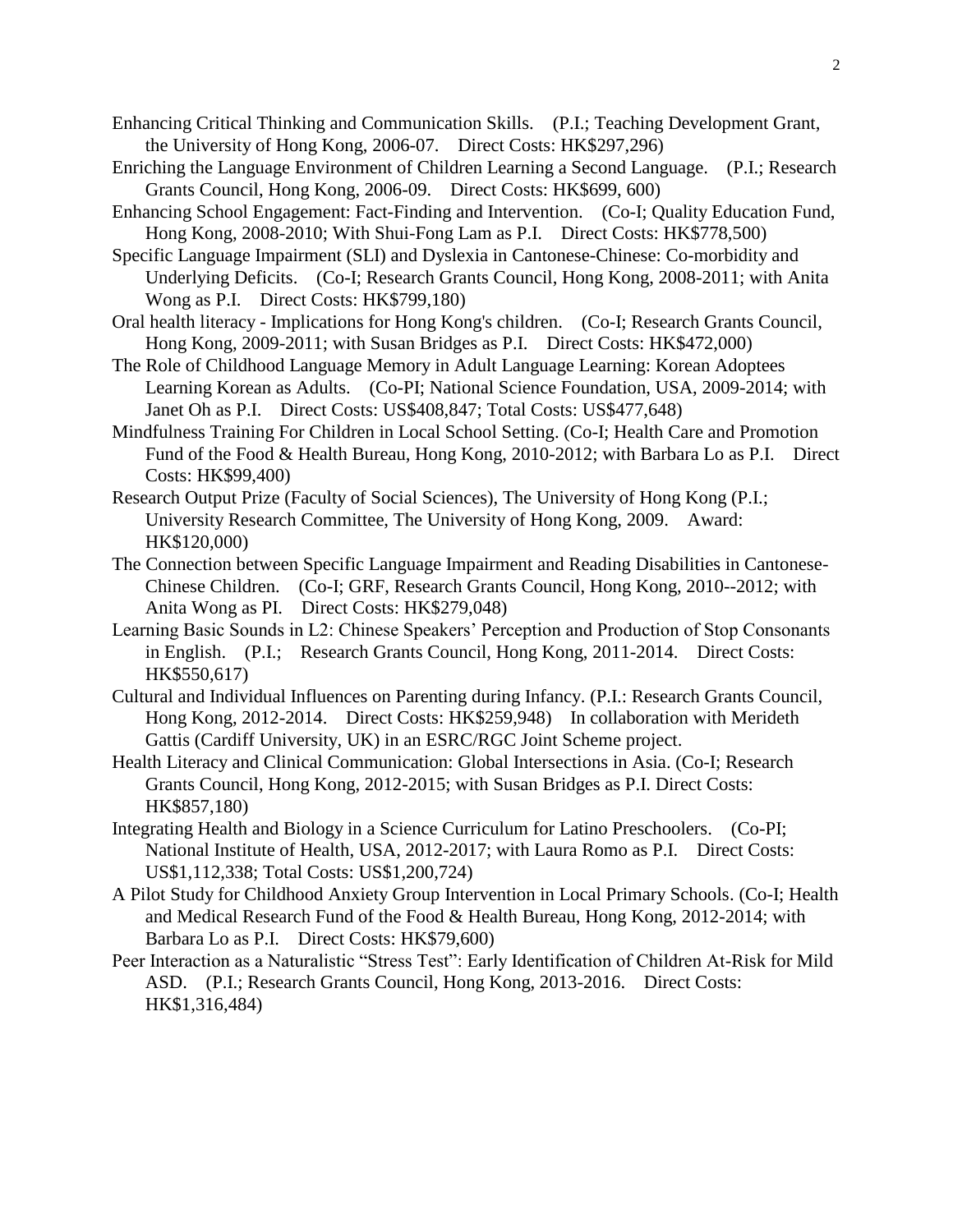## **PROFESSIONAL ACTIVITIES & MEMBERSHIP**

#### **Grant Review Panel Chair (Founding Chair),**

Assessment Panel of the three Competitive Research Funding Schemes for the Self-financing Degree Sector, Hong Kong Research Grants Council (SCSF; May, 2014 – April, 2016)

#### **Grant Review Panel Subject Convenor,**

Humanities and Social Sciences Subject of the Assessment Panel of the three Competitive Research Funding Schemes for the Self-financing Degree Sector, Hong Kong Research Grants Council (SCSF; May, 2014 – April, 2016)

Monitoring and Assessment Panel of the three Competitive Research Funding Schemes for the Self-financing Degree Sector, Hong Kong Research Grants Council (November, 2014 – August, 2017)

#### **Grant Review Panel Member,**

- Perception and Cognition Review Committee, National Institutes of Mental Health, USA (August, 1994 - June, 1998)
- NIH Behavioral and Biobehavioral Processes (BBBP-3: Language & Communication) Review Panel, USA (October 19-20, 2000)
- NIMH Minority Research Infrastructure Support Program Review Panel, USA (November 30- December 1, 2000)

NIMH Special Emphasis Panel 1001/10 Council ZMH1 BRB-S 02 S, USA ( July 19, 2001)

- NIMH BBBP-4 (Biobehavioral and Behavioral Processes) Panel, USA (June, 2003). Invited to review grant applications but had to decline due to travel advisory.
- Humanities, Social Science and Business Studies Panel, the Hong Kong Research Grants Council (September, 2003 – June, 2009)
- Hong Kong Research Grants Council Joint Research Schemes (JRSs) with France and Germany (May, 2006 – June, 2009)
- Fulbright Advisory Committee, Hong Kong-America Center & Hong Kong University Grants Council (November, 2010)

#### **Award/Grant Application Reviewer,**

- National Science Foundation (USA), 1992, 1993, 1996, 1998, 1999, 2001, 2003, 2004, 2008, 2012
- The Spencer Foundation, 1992, 1993
- U.S. Civilian Research & Development Foundation, 1996
- Hong Kong Research Grants Council, 1997, 2000, 2001
- National Institute of Mental Health (USA), 1998, 1999, 2000
- National Science Council, Taiwan (Outstanding Research Award Program), 2003
- Sir Edward Youde Memorial Fund Council Visiting Professorship Scheme for Local Tertiary Institutions, 2004-2005
- Social Sciences and Humanities Research Council (Canada), 2006, 2012
- Economic and Social Research Council (UK), 2008
- Israel National Science Foundation, 2013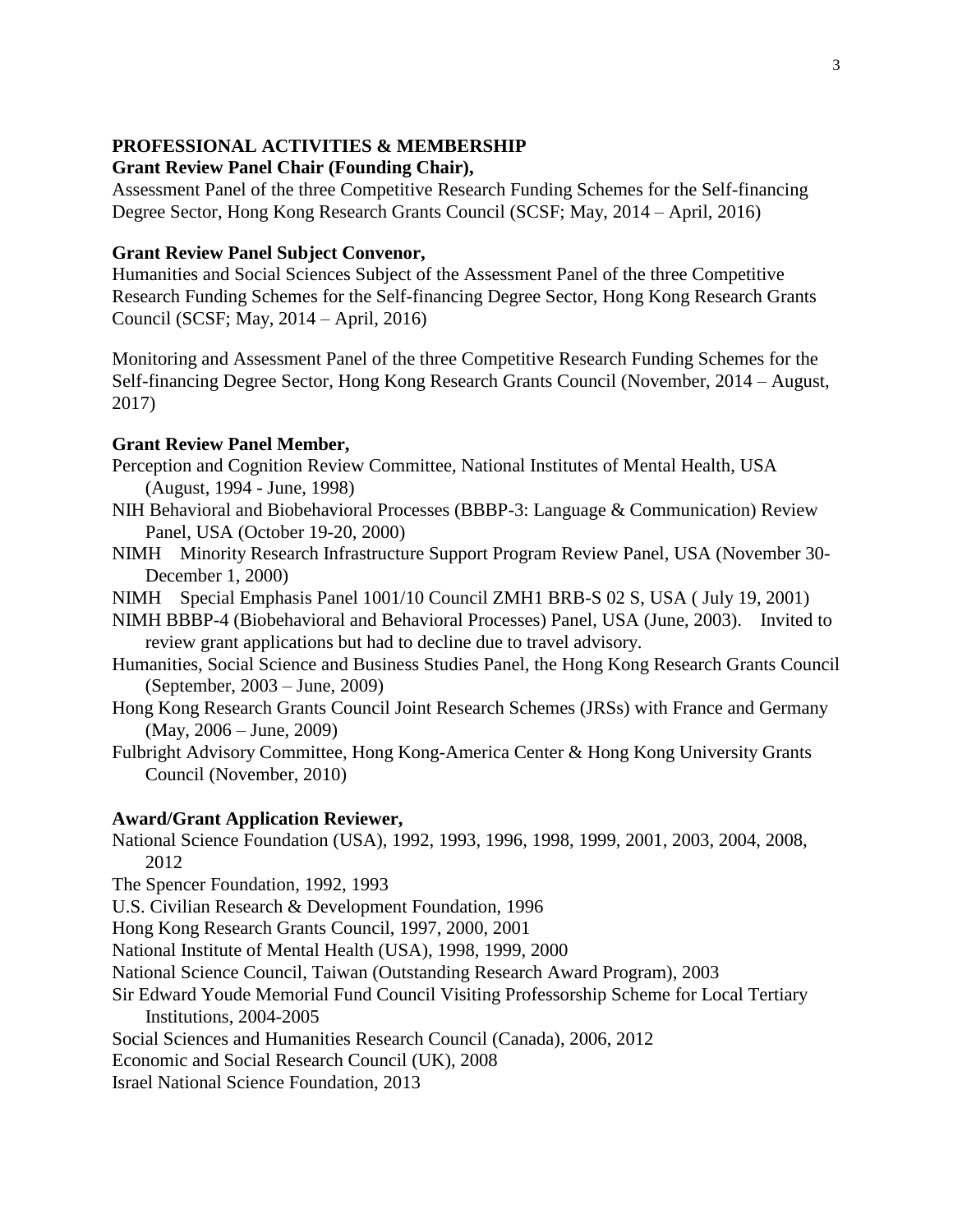#### **Associate Editor,**

*Developmental Psychology* (January, 1998 - May, 2000)

#### **Editorial Board Member,**

*Child Development* (July, 1995 - May, 1998) *Cognition* (July, 1998 – August, 2008) *Developmental Psychology* (January, 1993 - December, 1994; September, 2011 – December, 2014) *Journal of Memory and Language* (January, 1994 - December, 1996) *Perspectives on Psychological Science* (March, 2010 - Present) *Psychological Science* (January, 1995 - December, 1997)

#### **Ad Hoc Journal Article Reviewer,**

*American Psychologist; Applied Psycholinguistics; Bilingualism; British Journal of Developmental Psychology; Child Development; Child Development Perspectives; Cognition; Cognitive Development; Cognitive Psychology; Cultural Diversity and Ethnic Minority Psychology; Developmental Psychology; Developmental Science; Journal of Applied Developmental Psychology, Journal of Child Language; Journal of Cognition and Development; Journal of Experiment Psychology: General; Journal of Linguistics; Journal of Memory and Language; Journal of Personality and Social Psychology; International Journal of Pediatrics; Language, Culture and Curriculum; Language Learning; Language Learning and Development; Memory & Cognition; Merrill-Palmer Quarterly; Personality and Social Psychology Bulletin; Psychological Review; Psychological Sciences, Quarterly Journal of Experimental Psychology, Social Cognition, Teaching and Teacher Education.*

#### **Conference Abstract Reviewer,**

Child Language Research Forum, 1984-1986

The Biennial Meeting of Society for Research in Child Development, 1988, 1990, 1994, 1996, 1998(Chair, Panel # 8 "Language"), 2000, 2008 (Alternate Chair, Panel #12 "Representation, Concepts, & Problem Solving"), 2010 (Reviewer & Alternate Chair, Panel #12 "Representation, Concepts, & Problem Solving"), 2012.

The Annual Conference of the Cognitive Science Society, 1991

The American Psychological Association Meeting, 1995

International Convention of Psychological Science (ICPS), 2015

#### **Honorary Advisor**

International:

Board of Advisors, National Heritage Language Resource Center (at UCLA), U.S.A., 2006-2010 International Academic Advisors Board, School of Social Sciences, Singapore Management

University, Singapore, 2013-2015

Hong Kong:

Institute of Clinical Neuropsychology, Hong Kong, 2002-present

Psychological Support Programme, Hong Kong Red Cross, 2005-2007

Advisory Board on Academic Publication, Hong Kong Psychological Society, 2007-2011.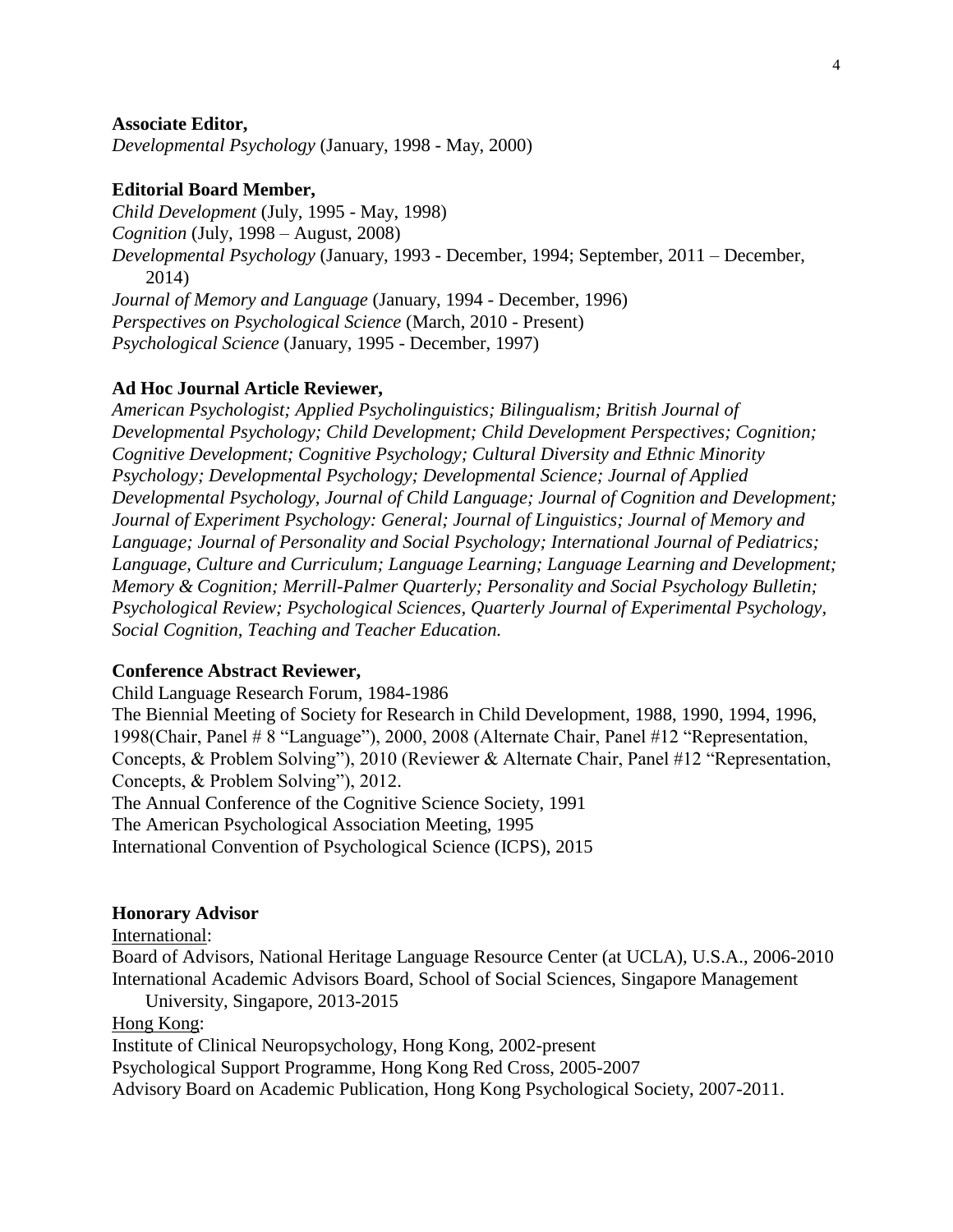#### **Panel/Committee Member,**

International:

- American Psychological Association Division Task Force on Applied Developmental Psychology, 1994
- International Science Committee, the 7th International Conference on the Cognitive Processing of Chinese and Other Asian Languages, Hong Kong, 1995.
- University of California Linguistic Minority Research Institute Steering Committee, 1996-1998 Steering Committee for the "2007 International Conference on Couple Relations," Hong Kong.
- Organizing Committee for the "2008 International Conference on Language Issues in Englishmedium Universities: A Global Concern"
- Academic Review Panel, School of Social Sciences, Singapore Management University, Singapore, 2013
- Program Committee for the inaugural International Convention of Psychological Science (ICPS), Amsterdam, 2015

Hong Kong:

Barrister Disciplinary Tribunal Panel, Judiciary, Hong Kong SAR Government, 2007-2012 Administrative Appeals Board, Hong Kong SAR Government, 2009-2015

Independent Commission Against Corruption (ICAC) Operation Review Committee, Hong Kong SAR Government, 2010-2011

ICAC Witness Protection Review Board, Hong Kong SAR Government, 2010-2011

Research Grants Council (RGC), Hong Kong SAR Government, 2010-2016

Family Council, Hong Kong SAR Government, 2013-2015

Board of Directors, HKU School of Professional and Continuing Education, 2013-2016

- Social Sciences Panel, Research Assessment Exercise (RAE), Research Grants Council, Hong Kong SAR Government, 2014.
- Committee on Home-School Co-operation, Education Bureau, HKSAR, 2013-2016 Steering Committee on Competitive Research Funding for the Self-financing Degree Sector,

Hong Kong Research Grants Council, 2013-2014 Sir Edward Youde Memorial Fund Council, Hong Kong SAR Government , 2015-2017

## **Professional Society Member,**

American Psychological Society, 1991-2006 Association for Psychological Science (Elected Fellow, 2010), 2007-present Hong Kong Psychological Society (Elected Fellow), 2004-present Society for Research in Child Development, 1987-present

## **RESEARCH INTERESTS**

Language & conceptual development Childhood language experience and adult language acquisition Development of intuitive theories Language and cognition Mother-adolescent communication Health education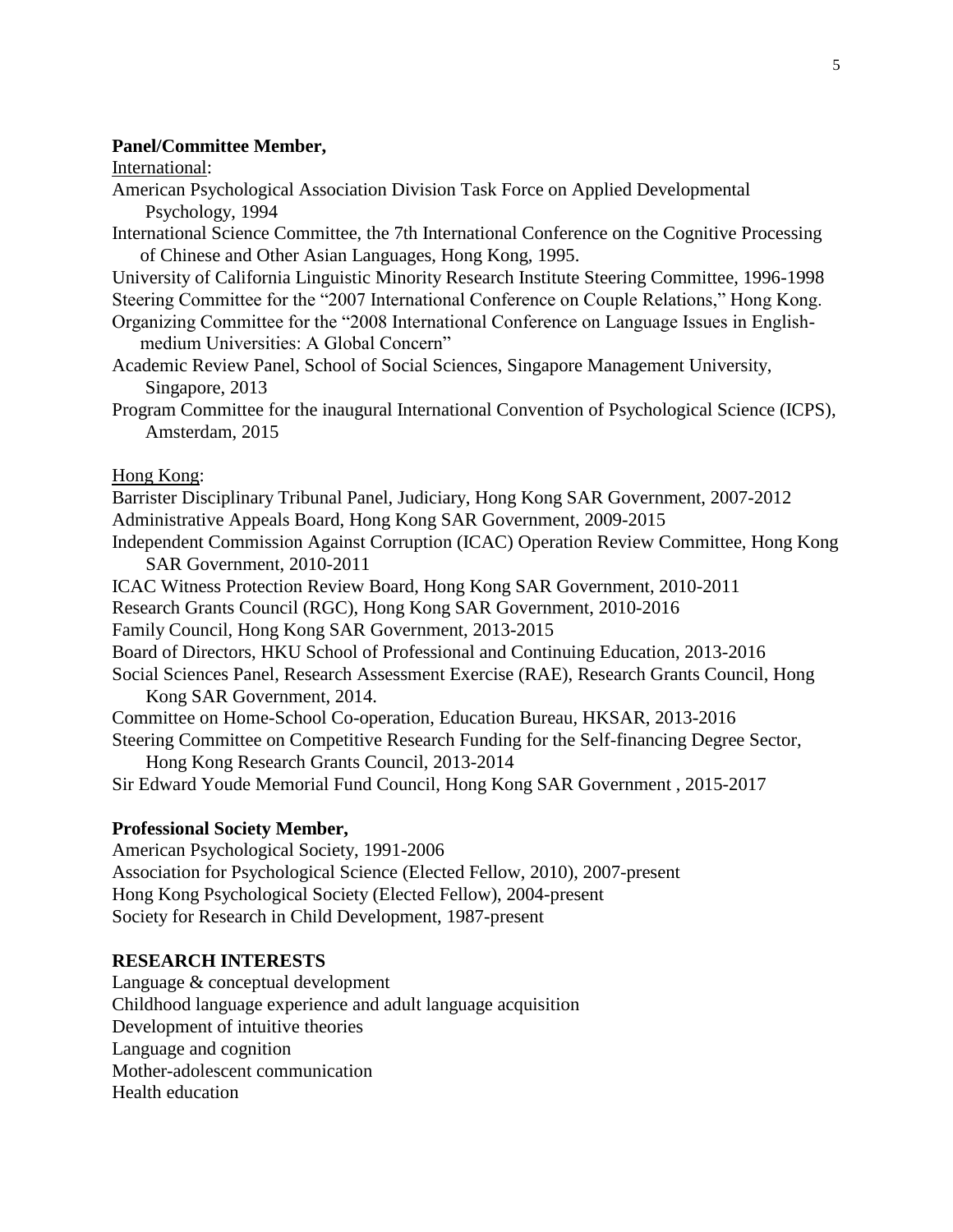#### **ARTICLES, BOOK CHAPTERS, & BOOK**

- Au, T. K. (1983). Chinese and English counterfactuals: The Sapir-Whorf hypothesis revisited. *Cognition*, *15*, 155-187.
- Au, T. K. (1984). Counterfactuals: In reply to Alfred Bloom. *Cognition*, *17*, 289-302.
- Au, T. K. (1985). Children's word-learning strategies*. Papers and Reports on Child Language Development*, *24,* 22-29.
- Au, T. K. (1986). A verb is worth a thousand words: The causes and consequences of interpersonal events implicit in language. *Journal of Memory and Language*, **25**, 104-122.
- Au, T. K., & Harackiewicz, J. M. (1986). The effects of perceived parental expectations on Chinese children's mathematics performance. *Merrill-Palmer Quarterly*, *32*, 383-392.
- Au, T. K., & Markman, E. M. (1987). Acquiring word meanings via linguistic contrast. *Cognitive Development*, **2**, 217-236. Au, T. K. (1988a). Children's use of information in word learning*. Papers and Reports on Child Language Development*, *27*, 15-22.
- Au, T. K. (1988b). Language and cognition. In L. Lloyd and R. Schiefelbusch (Eds.), *Language Perspectives II* (pp. 125-146). Austin: Pro-Ed.
- Au, T. K. (1990). Children's use of information in word learning. *Journal of Child Language*, *17,* 393-416.
- Au, T. K., & Glusman, M. (1990). The principle of Mutual Exclusivity in word learning: To honor or not to honor? *Child Development*, *61*, 1474-1490.
- Au, T. K., & Laframboise, D. E. (1990). Acquiring color names via linguistic contrast: The influence of contrasting terms. *Child Development*, *61*, 1808-1823.
- Au, T. K. (1992). Counterfactual reasoning. In G. R. Semin and K. Fiedler (Eds*.), Language, Interaction and Social Cognition* (pp. 194-213). London: Sage.
- Au, T. K. (1992). Cross-linguistic research on language and cognition: Methodological challenges. In H. C. Chen and O. Tzeng (Eds.), *Language processing in Chinese: Eastern and Western Perspectives* (pp. 367-381). *Advances in Psychology* book series. London: Elsevier Science Publisher B.V.
- Au, T. K., Sidle, A. L, & Rollins, K. B. (1993). Developing an intuitive understanding of conservation and contamination: Invisible particles as a plausible mechanism. *Developmental Psychology*, *29*, 286-299.
- Au, T. K. (1994). Developing an intuitive understanding of substance kinds. *Cognitive Psychology, 27*, 71-111.
- Au, T. K., Dapretto, M., & Song, Y. K. (1994). Input vs. constraints: Early word acquisition in Korean and English. *Journal of Memory and Language*, *33*, 567-582.
- Au, T. K., & Romo, L. F. (1996). Building a coherent conception of HIV Transmission: A new approach to AIDS education. In D. Medin (Ed*.), The Psychology of Learning and Motivation, Vol. 35* (pp*.* 193-241). New York: Academic Press.
- Au, T. K., & Romo, L. F., DeWitt, J. E., de la Sota, A., & Ifekwunigwe, M. (1996). Talking about AIDS in science education. *Connections* (a newsletter for teachers published by the UCLA Urban Education Studies Center), pp 3-9.
- Gelman, R., & Au, T. K. (Eds.) (1996). *Perceptual and cognitive development*. In E. Carterette and M. Friedman (series editors), *Handbooks of perception and cognition (2nd Edition).* New York: Academic Press.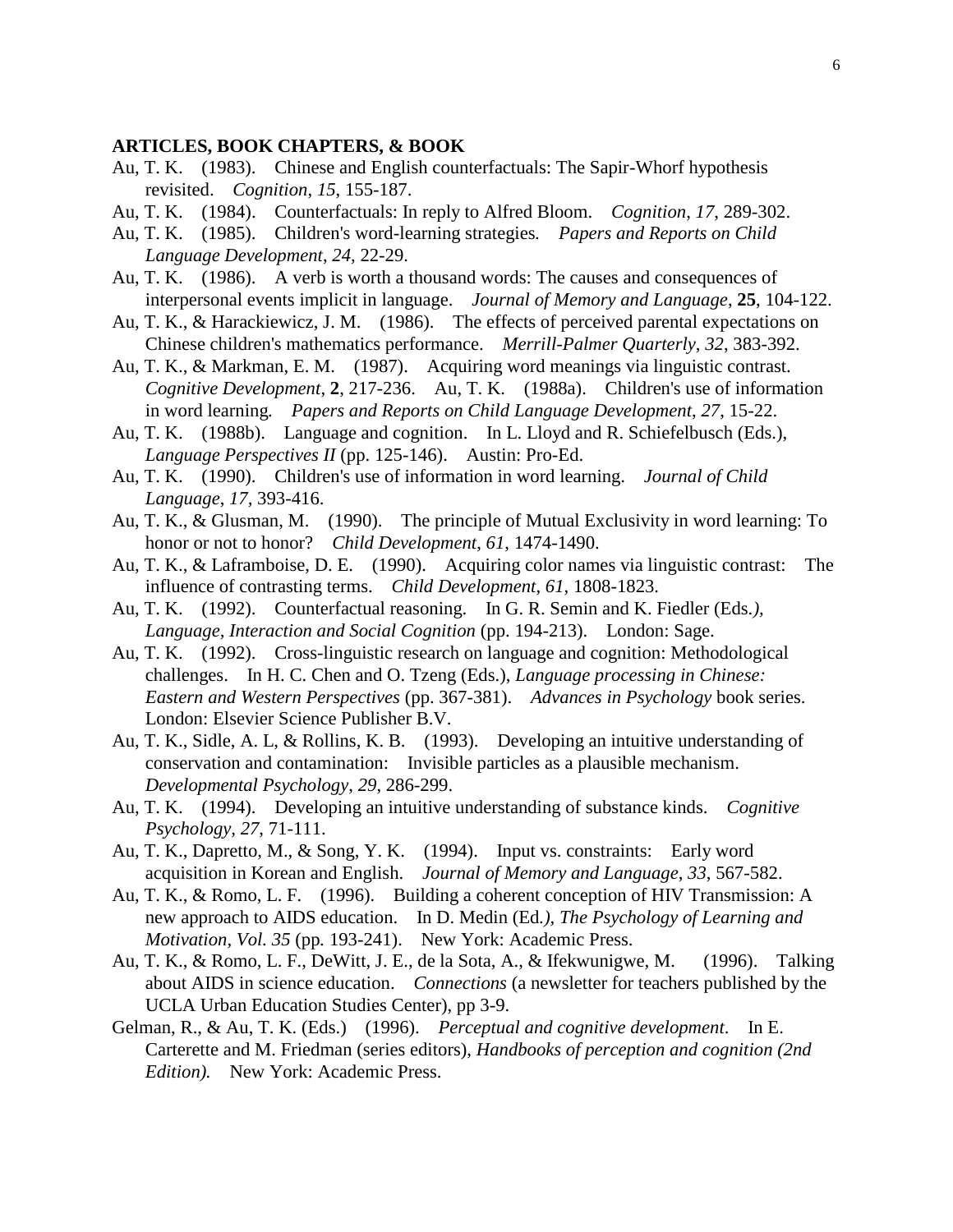- Savage, S. L., & Au, T. K. (1996). What word learners do when input contradicts the mutual exclusivity assumption, *Child Development*, *67*, 3120-3134.
- Au, T. K. & Romo, L. F. (1997). Does childhood language experience help adult learners? In H.-C. Chen (Ed.), *The Cognitive Processing of Chinese and related Asian Languages* (pp. 417-441). Hong Kong: Chinese University Press.
- Au, T. K. (1998). Language and thought. An entry in *the MIT Encyclopedia of the cognitive sciences* (pp. 444-446). Cambridge, MA: MIT Press.
- Lefkowitz, E. S., Kahlbaugh, P., Au, T. K., & Sigman, M. D. (1998). A longitudinal study of mother-adolescent AIDS conversation. *AIDS Education and Prevention, 10,* 351-366.
- Lefkowitz, E. S., & Au, T. K. (1998). Talking to children about sexuality and AIDS. July, 1998 feature article in *Parent News*. [\(http://ericps.ed.uiuc.edu/npin/pnews/1998/pnew798/](http://ericps.ed.uiuc.edu/npin/pnews/1998/pnew798/) featu798.html).

\*Re-printed in *Best of Parent News: a sourcebook on parenting from the National Parent Information Network, 4*, 35-39. Champaign, IL: ERIC Clearinghouse on Elementary and Early Childhood Education.

- Au, T. K., & Romo, L. F. (1999). Mechanical causality in children's "folkbiology." In D. Medin and S. Atran (Eds.), *Folkbiology* (pp. 355-401). Cambridge, MA: MIT Press.
- Au, T. K., Romo, L. F., & DeWitt, J. E. (1999). Considering children's folkbiology in health education. In M. Siegal and C. Peterson (Eds.), *Children's understanding of biology and health* (pp. 209-234). London: Cambridge University Press
- Lefkowitz, E. S., Romo., L. F., Corona, R., Au, T. K., & Sigman, M. (2000). How Latino American and European American adolescents discuss conflicts, sexuality, and AIDS with their mothers. *Developmental Psychology*, *36*, 315-325.
- Lefkowitz, E. S., Sigman, M. D., & Au, T. K. (2000). Helping mothers discuss sexuality and AIDS with adolescents. *Child Development*, *71*, 1383-1394.
- Romo, L. F., Lefkowitz, E. S., Sigman, M., & Au, T. K. (2001). Determinants of motheradolescent communication about sex in Latino families. *Adolescent & Family Health*, *2*, 72-82.
- Au, T. K., Knightly, L. M., Jun, S.-A., & Oh, J. S. (2002). Overhearing a language during childhood. *Psychological Science, 13*, 238-243. \*Reprinted in: G. Robinson-Riegler & B. Robinson-Riegler (Eds.), *Readings in Cognitive Psychology: Applications, Connections, and Individual Differences* (2003). Boston: Allyn and Bacon.
- Lefkowitz, E. S., Boone, T. L., Sigman, M. D., & Au, T. K. (2002). He said, she said: Gender differences in self-reported and observed conversations about sexuality. *Journal of Research on Adolescence, 12*, 217-242.
- Oh, J. S., Au, T. K., & Jun, S.-A. (2002). Benefits of Childhood Language Experience for Adult L2 Learners' Phonology. In B. Skarabela, S. Fish, & A. H.-J. Do (Eds.), *Proceedings of the 26th Annual Boston University Conference on Language Development (Vol. 2, pp. 464-472).* Somerville, MA: Cascadilla Press.
- Romo, L.F., Lefkowitz, E.S., Sigman, M., & Au, T.K. (2002). A longitudinal study of maternal messages about dating and sexuality and their influence on Latino adolescents. *Journal of Adolescent Health, 31*, 59-69*.*
- Boone, T. L., Lefkowitz, E. S., Romo, L., Corona, R., Sigman, M., & Au, T. K. (2003). Mothers' and adolescents' perceptions of AIDS vulnerability. *International Journal of Behavioral*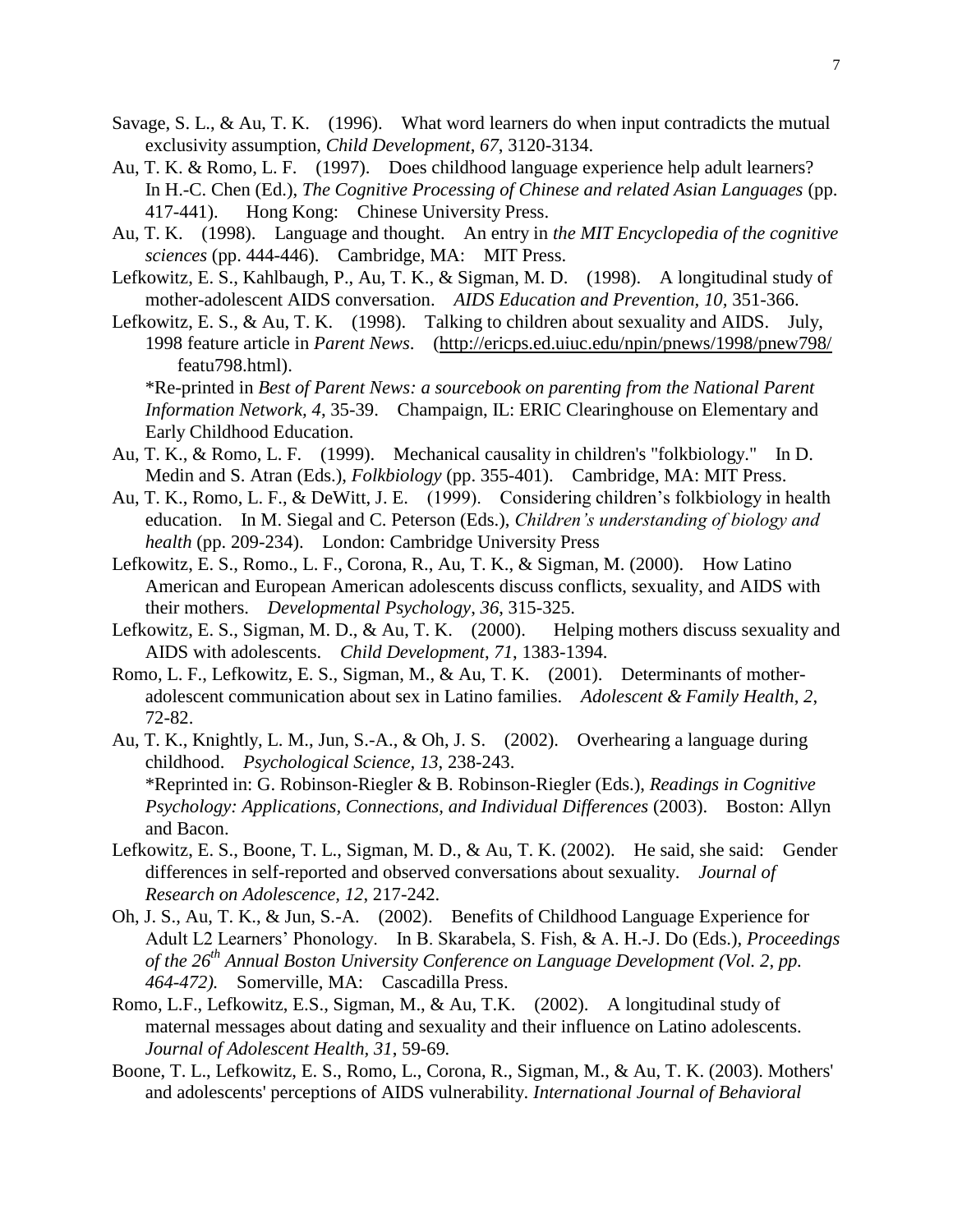*Development, 27*, 347-354.

- Knightly, L. M., Jun S.-A., Oh, J. S., & Au, T. K. (2003). Production benefits of childhood overhearing. *Journal of the Acoustical Society of America***,** *114,* 465-474*.*
- Lefkowitz, E. S., Boone, T. L., Au, T. K., & Sigman, M. D. (2003). No sex or safe sex? Mothers' and adolescents' discussions about sexuality and AIDS/HIV. *Health Education Research, 18*, 341-351.
- Oh, J. S., Jun S.-A., Knightly, L. M., & Au, T. K. (2003). Holding on to Childhood Language Memory. *Cognition*, *86*, B53-B64.
- Au, T. K. (2004). Making sense of differences: Language, culture, and social reality. In Sh. Ng, C. Candlin & C. Chiu (Eds.), *Language matters: Communication, identity, and culture* (pp.139-153). Hong Kong: City University of Hong Kong Press.
- Romo, L. F., Nadeem, E., Au, T. K., & Sigman, M. (2004). Mexican-American adolescents' responsiveness to their mothers' questions about dating and sexuality. *Journal of Applied Developmental Psychology, 25*, 501-522*.*
- Au, T. K., & Oh. J. S. (2005). Late Second Language Learners: What Predicts Good Outcomes? In J. Cohen, K. T. McAlister, K. Rolstad, & J. MacSwan (Eds.), *Proceedings of the 4th International Symposium on Bilingualism* (pp.110—122). Somerville, MA: Cascadilla Press.
- Oh, J. S., & Au, T. K. (2005). Learning Spanish as a heritage language: The role of sociocultural background variables. *Language, Culture & Curriculum*, *18*, 229-241.
- Au, T.K. (2006). The relationship between language and cognition. In Li, P., Tan, L., Bates, E., & Tzeng, O. (Eds.) *Handbook of East Asian Psycholinguistics (Vol. I: Chinese*, pp. 281- 286*).* Cambridge, UK: Cambridge University Press.
- Zamora, A., Romo, L. F., & Au, T. K. (2006). Using biology to teach adolescents about STD transmission and self-protective behaviors. *Journal of Applied Developmental Psychology*, *27*, 109-124.
- Nadeem, E., Romo, L. F., Sigman, M., Lefkowitz, E. S., & Au, T. K. (2007). The validity of observational measures in detecting optimal maternal communication styles: Evidence from European Americans and Latinos. *Journal of Research on Adolescence, 17*, 153-168.
- Au, T. K. (2007). Salvaging heritage languages. In D. Brinton, S. Bauckus, & O. Kagan (Eds.), *Heritage language education: A new field emerging* (pp. 337-351). Mahwah, NJ: Erlbaum.
- Au, T. K., Chan, C. K. K., Chan T., Cheung, M. W. L., Ho, J. Y. S., & Ip, G. W. M. (2008). Folkbiology meets microbiology: A study of conceptual and behavioral change. *Cognitive Psychology, 57*, 1-19.
- Au, T. K., Oh, J. S., Knightly, L.M., Jun S.-A, & Romo, L. F. (2008). Salvaging a childhood language. *Journal of Memory & Language, 58,* 998-1011.
- Au, T. K., & Oh. J. S. (2009). Korean as a heritage language. In P. Li (General Ed.), *Handbook of East Asian Psycholinguistics, Part III: Korean Psycholinguistics* (C. Lee, G.B. Simpson, & Y. Kim, Eds., pp. 269-275). London: Cambridge University Press.
- Oh, J. S., Au, T. K., & Jun, S.-A. (2009). The nature of childhood language memory: Korean adoptees learning Korean as adults. In J. Chandlee, M. Franchini, S. Lord, & G.-M. Rheiner (Eds.), *Proceedings of the 33rd Annual Boston University Conference on Language Development (Vol. 2, pp. 391-397).* Somerville, MA: Cascadilla Press.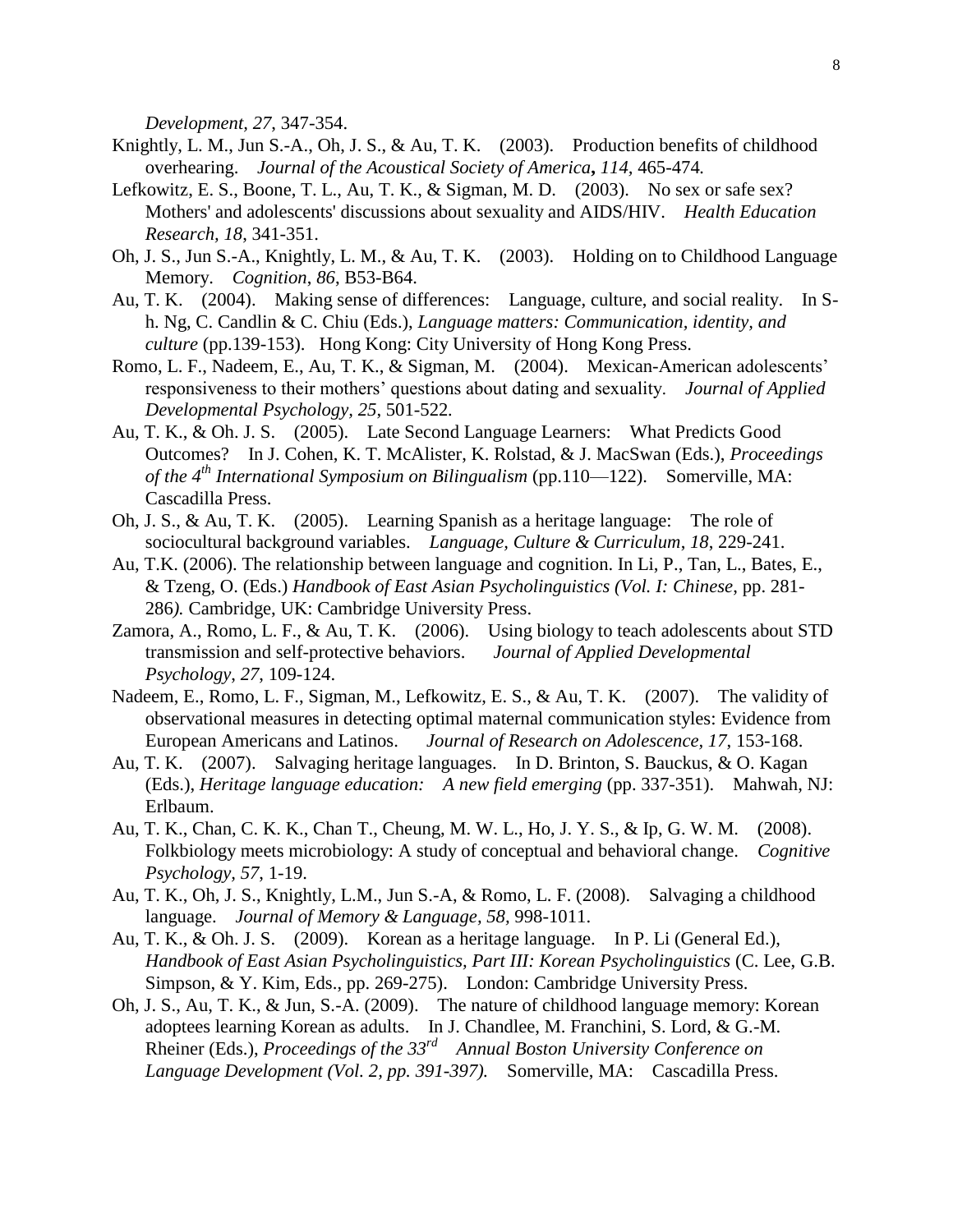- Lau, W., Chan, C. K., Li, J. C.,  $\& *Au$ , T. K. (2010). Effectiveness of group cognitivebehavioral treatment for childhood anxiety in community clinics. *Behaviour Research and Therapy, 48,* 1067-1077*.* (\*corresponding author)
- Oh, J. S., Au, T. K., & Jun, S.-A. (2010). Early childhood language memory of international adoptees. *Journal of Child Language, 37,* 1123-1132.
- Richland, L. E., Chan, T.-K., Morrison, R. G., & Au, T. K. (2010). Young Children's Analogical Reasoning across Cultures: Similarities and Differences. *Journal of Experimental Child Psychology, 105*, 146-153.
- Wong, A. M. Y., Kidd, J., Ho. C. S., & Au, T, K. (2010). Characterizing the overlap between SLI and dyslexia in Chinese: the role of phonology and beyond. *Scientific Studies of Reading,14,* 30-57.
- Chan, A. C., & \*Au, T. K. (2011). Getting children to do more academic work: Foot-in-the-Door versus Door-in-the-Face. *Teaching & Teacher Education, 27*, 982-985. (\*corresponding author)
- Chan, W. W. L., Au, T. K., & Tang, J. (2011). Exploring the developmental changes in automatic two-digit number processing. *Journal of Experimental Child Psychology, 108,*  263-274.
- Cheung R. Y., & \*Au, T. K. (2011). Nursing students' anxiety and clinical performance. *Journal of Nursing Education, 50*, 286-289*.* (\*corresponding author)
- Li, J. C. , Lau, W., & Au, T. K. (2011). Psychometric Properties of the Spence Children's Anxiety Scale in a Hong Kong Chinese Community Sample. *Journal of Anxiety Disorders, 25*, 584-591.
- Tso, R. V. Y., Au, T. K., & Hsiao, J. H. (2011). The influence of writing experiences on holistic processing in Chinese character recognition. In L. Carlson, C. Hoelscher, & T. F. Shipley (Eds.), *Proceedings of the 33rd Annual Conference of the Cognitive Science Society* (pp. 1442-1447). Austin, XX: Cognitive Science Society.
- Au, T. K. (2012). Access to Childhood Language Memory: Implications for Cognitive Development. In M. Siegal & L. Surian (Eds.), *Access to language and cognitive development* (pp. 176-191). New York: Oxford University Press.
- Wong, H. M., Bridges, S. M., Yiu, C. K. Y., , McGrath, C. P. J., Au, T. K., & Parthasarathy, D. S. (2012). Development and Validation of Hong Kong Rapid Estimate of Adult Literacy in Dentistry (HKREALD-30). *Journal of Investigative and Clinical Dentistry, 3,* 118-127.
- Au, T. K. (2013). Songs as Ambient Language Input in Phonology Acquisition . *Language Learning and Development, 9,* 266-277.
- Bridges, S., Parthasarathy, D. Au, T., Wong, H., Yiu, C., & McGrath, C. (2013). Development of functional oral health literacy assessment instruments: Application of literacy and cognitive theories. *Journal of Public Health Dentistry.*
- Chan, W. W. L., Au, T. K., & Tang, J. (2013). Developmental dyscalculia and low numeracy in Chinese children. *Research in Developmental Disabilities, 34,* 1613-1622.
- Tso, R. V. Y., Au, T. K., & Hsiao, J. H. (2013). Expert marker of Chinese character recognition: Left-side bias versus holistic processing? In M. Knauff, M. Pauen, N. Sebanz, & I. Wachsmuth (Eds.), *Proceedings of the 35th Annual Conference of the Cognitive Science Society* (pp. 1492-1497). Austin, TX: Cognitive Science Society.
- Wong, H. M., Bridges, S. M., Yiu, C. K. Y., , McGrath, C. P. J., Au, T. K., & Parthasarathy, D. S. (2013). Validation of the Hong Kong Oral Health Literacy Assessment Task for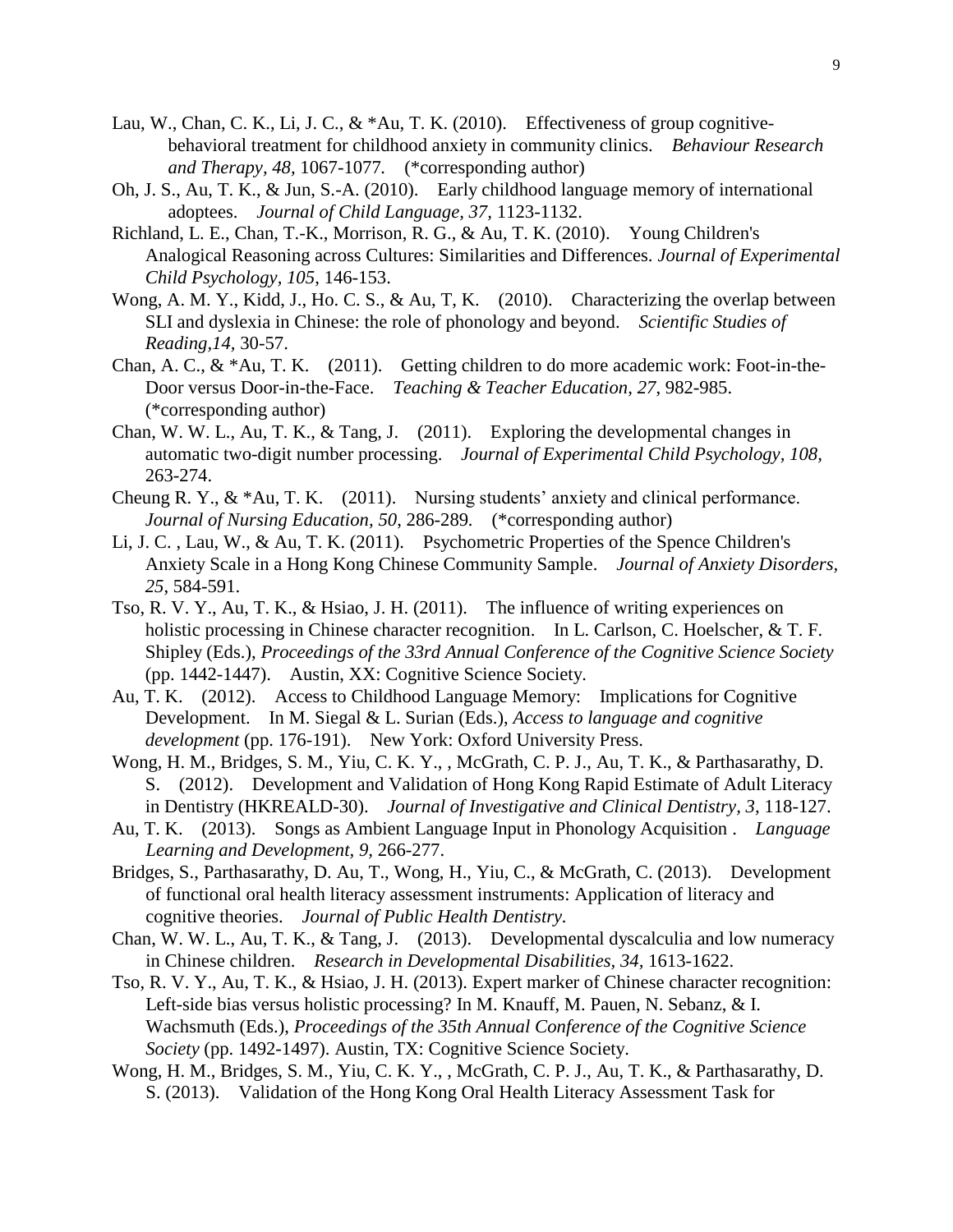paediatric dentistry (HKOHLAT-P). *International Journal of Paediatric Dentistry, 23*. 366-375.

- Bridges, S., Parthasarathy, D. Au, T., Wong, H., Yiu, C., & McGrath, C. (2014). Development of functional oral health literacy assessment instruments: Application of literacy and cognitive theories. *Journal of Public Health Dentistry, 74*, 110-119.
- Bridges, S. M., Parthasarathy, D. S., Wong, H. M., Yiu, C. K., Au, T. K., & McGrath, C. P. (2014). The relationship between caregiver functional oral health literacy and child oral health status. *Patient education and counseling, 94,* 411-426.
- Chan, W. W. L., Au, T. K., & Tang, J. (2014). Strategic counting: A novel assessment of place-value understanding. *Learning and Instruction, 29,* 78-94.
- Parthasarathy, Bridges, S. M., D. S., McGrath, C. P. J., Au, T. K. Wong, H. M., & Yiu, C. K. Y. (2014). The relation between caregivers' multiliterate reading habits and their children's oral health status. Interactive *Journal of Medical Research, 3(3).*
- Parthasarathy, D. S., McGrath, C. P. J., Bridges, S. M., Wong, H. M., Yiu, C. K. Y., & Au, T. K. (2014). Efficacy of instruments measuring Oral Health Literacy: A systematic review. *Oral Health and Preventive Dentistry, 12,* 2233-43.
- Tso, R. V. Y., Au, T. K., & Hsiao, J. H. (2014). Perceptual expertise: Can sensorimotor experience change holistic processing and left-side bias? *Psychological Science*, 25, 1757-1767.
- Au, T. K., Chan, W. W. L., Cheng, L., Siegel, L. S., & Tso, R. V. Y. (2015). Can Non-Interactive Language Input Benefit Young Second-Language Learners? *Journal of Child Language, 42,* 323-350.
- Bridges, S. M., Drew, P., Zayts, O., McGrath,C., Yiu, C. K. Y., & Au, T. K. (2015). Interpreter-mediated Dentistry. *Social Science and Medicine, 132*, 197-207.
- Kidd, J., Shum, K. K., Ho. C. S., & \*Au, T. K. (2015). Phonological Representations and Early Literacy in Chinese. *Scientific Studies of Reading, 19*, 89-113. (\*corresponding author)
- Wong, A. M.-Y., Ho, C. S.-H., Au, T. K.-F., Kidd, J. C., Ng A. K.-H., Yip, L. P.-W., & Lam, C. C.-C. (2015). (Dis)connections between specific language impairment and dyslexia in Chinese. *Reading and Writing: An Interdisciplinary Journal, 28*, 699-719.

#### **BOOK REVIEWS**

- Au, T. K. (1987). A review of S. A. Kuczaj and M. D. Barrett's edited volume The development of word meaning. *Contemporary Psychology*, *32*, 32-33.
- Au, T. K., & Murphy, G. L. (1988). A review of U. Neisser's edited volume Concepts and conceptual development. *Contemporary Psychology*, *33*, 879-880.
- Au, T. K. (1989). A review of P. Homel, M. Palij, and D. Aaronson's edited volume Childhood bilingualism: Aspects of linguistic, cognitive, and social development*. Contemporary Psychology*, *34*, 33-34.
- Au, T. K. (1990). A review of J. Gibbons's monograph Code-Mixing and Code Choice: A Hong Kong Case Study. *Contemporary Psychology*, *35*, 261-262.
- Au, T. K. (1991). A review of D. Osherson and H. Lasnik's edited volume Language: An invitation to Cognitive Science, Vol. 1. *Contemporary Psychology*, *36*, 663-664.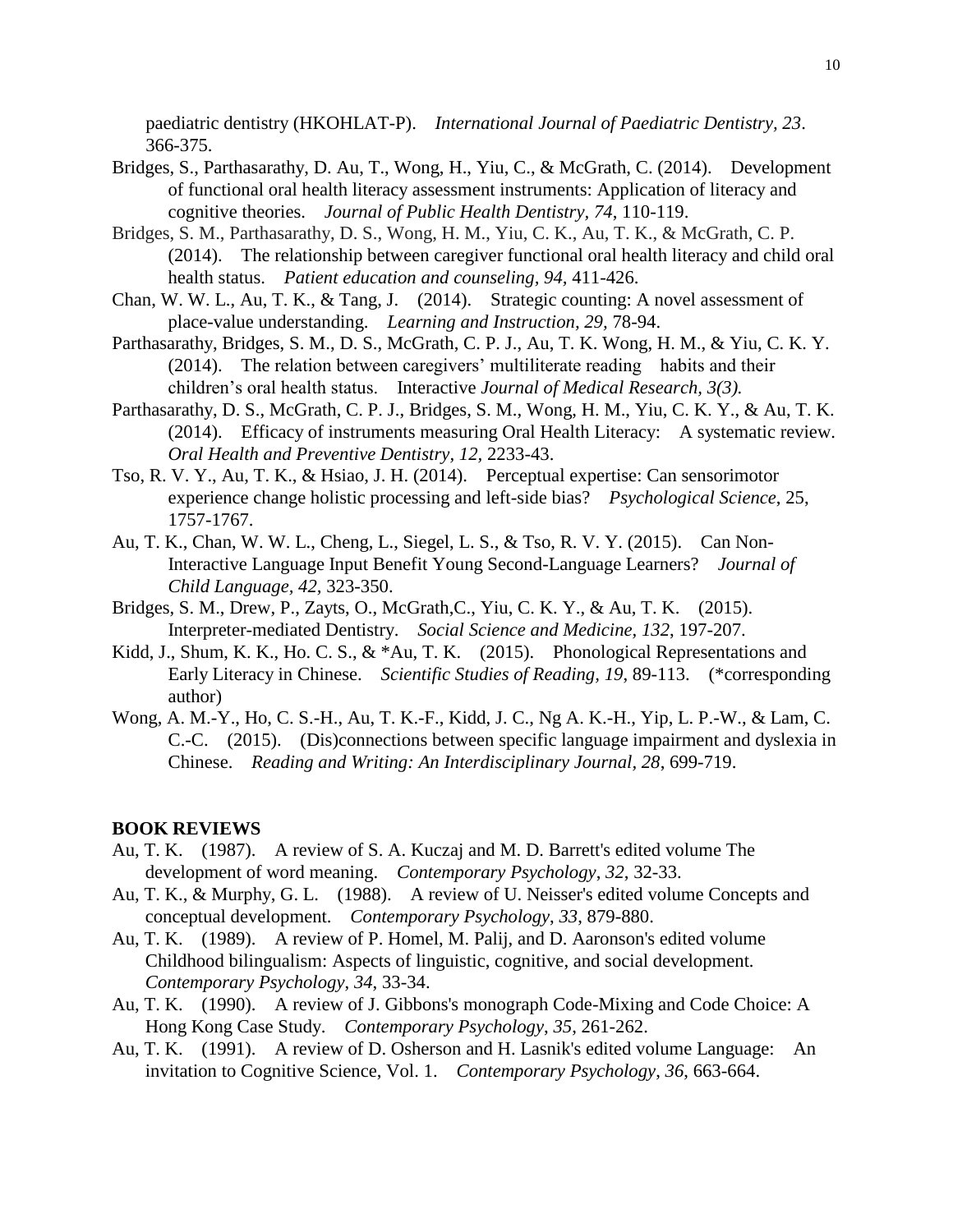Au, T. K. (1992). A review of D. Bickerton's monograph Language and Species. *Contemporary Psychology*, *37*, 1251-1252.

#### **PUBLISHED ABSTRACTS**

- Knightly, L. M., Au, T. K., & Espana, L. E. (2000). Effect of childhood language experience on pronunciation in adulthood. *Journal of the Acoustical Society of America*, *107*, 2802.
- Oh, J. S, Jun, S.-A., & Au, T. K. (2000). Does early speaking experience in Korean help adult learners? *Journal of the Acoustical Society of America*, *107*, 2802.
- Knightly, L. M., & Au, T. K. (2000). Childhood speaking experience and perception of sentence in noise. *Journal of the Acoustical Society of America*, *108*, 2653.
- Bridges, S.M., Wong, H.M., Yiu, C.K.Y., McGrath, C.P.J., & Au, T.K. (2010). Oral health literacy: Implications of multilingualism and multimodal texts, *[Journal of Dental Research](http://library.hku.hk/record=b2064028)*, **89** (Spec Iss B), 282.

#### **INIVITED PRESENTATIONS**

- Au, T. K. (November, 1988). Chinese and English counterfactuals: Another look at the relation between language and thought. Colloquium sponsored by the Department of Psychology, Wesleyan University, Connecticut, USA.
- Au, T. K. Children's use of information in word learning.
- (October, 1990). The Language and Cognition Group, Northeastern University, Massachusetts, USA.
- (December, 1990). Colloquium co-sponsored by the Linguistic Society of Hong Kong and the Department of Speech and Hearing Sciences at the University of Hong Kong.
- (February, 1991). Developmental Luncheon Series, Department of Psychology, Yale University, Connecticut, USA.
- Au, T. K. (April, 1992). Young children's understanding of reality and non-reality. The Conference on Children's Communication: Legal and Clinical Implications, Long Beach, California, USA.
- Au, T. K. (October, 1994). What are germs? Biological or non-biological kinds? Workshop on Folkbiology, Northwestern University, Evanston, Illinois, USA.
- Au, T. K., de la Sota, A., & Ifekwunigwe, M. (February, 1995). Children's concepts of germs: Implications for science/health education. Colloquium at the Urban Education Studies Center, UCLA., Los Angeles, California, USA.
- Au, T. K. (April, 1995). Does childhood experience with a language help adult learn that language? The Teachers of Japanese in Southern California Workshop, Pasadena, California, USA.
- Au, T. K., & Romo, L. F. (November, 1995). Think Biology: A new approach to AIDS education. The UCLA AIDS Institute's Social and Behavioral Symposium: Children and Families Affected by HIV/AIDS. Westwood, California, USA.
- Au, T. K. (December, 1995). Does childhood language experience help adult learners? The 7th International Conference on the Cognitive Processing of Chinese and Other Asian Languages, Shatin, Hong Kong.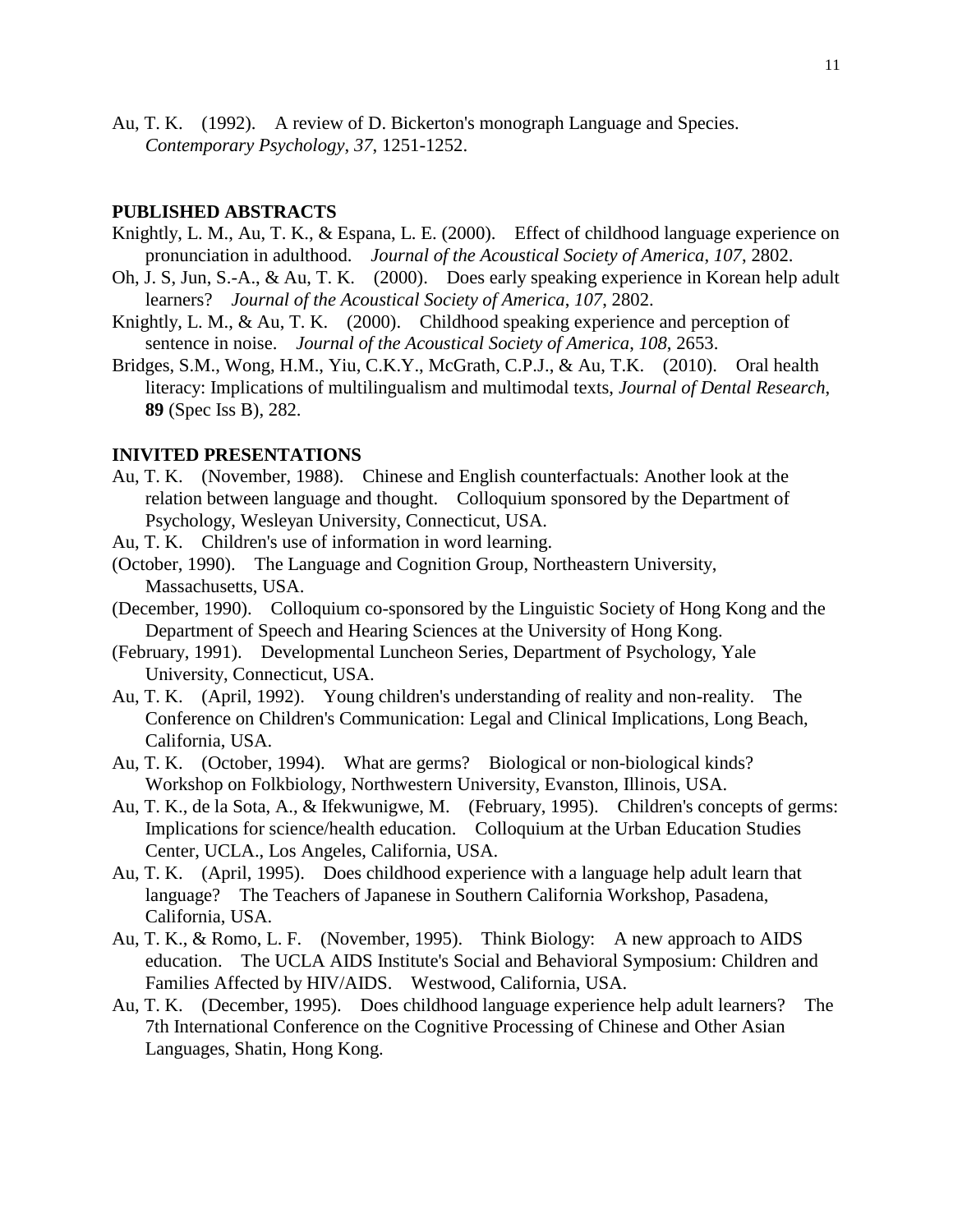- Au, T. K. (November, 1996). Adolescents and HIV/AIDS research: A developmental perspective. Research Round-up meeting organized by the Office on AIDS, NIMH/NIH. Bethesda, Maryland, USA.
- Au, T. K. (December, 1996). Children's folkbiology: Theoretical and applied implications. Department of Psychology colloquium. University of California, Riverside, California, USA.
- Au, T. K. (February, 1999). Panelist in a special workshop at the UCLA School of Law on "Young Children's Competence to Take the Oath." Los Angeles, California, USA.
- Au, T. K. (September, 1999). Considering children's folkbiology in health education. Department of Psychology Colloquium. Northwestern University, Evanston, Illinois, USA.
- Au, T. K. (September, 2000). Language Reacquisition: Timing and Nature of Input. Heritage Language Research Priorities Conferences, Co-sponsors by the Center for Applied Linguistics, National Foreign Language Center, and UCLA, Los Angeles, California, USA.
- Au, T. K. (April, 2001). Children's explanations for biological phenomena. "Workshop on Culture and Explanation," co-sponsored by the Language, Culture, & Cognition Program and the Cognitive Science Program, Northwestern University, Evanston, Illinois, USA.
- Au, T. K. (May, 2001). Does childhood experience with a heritage language help adult learners? Symposium on "A Cross-Disciplinary Look at the Heritage Speaker: Linguistics. Psychology, Pedagogy," co-sponsored by the UCLA Language Resource Program and the UCLA Foreign Language Resource Committee, UCLA, Los Angeles, California, USA.
- Au, T. K. (May, 2001). Considering children's folkbiology in health education. Colloquium sponsored by the Department of Psychology, the University of Hong Kong, Hong Kong.
- Au, T. K. (July, 2002). Language and culture. Plenary session address. The  $8<sup>th</sup>$  International Conference on Language and Social Psychology, Hong Kong.
- Au, T. K. (October, 2002). Public health education on HIV prevention. "Symposium on HIV," the University of Hong Kong, Hong Kong.
- Au, T. K. (November, 2002). Considering children's folkbiology in health education. Departmental seminar, the Chinese University of Hong Kong, Hong Kong.
- Au, T. K. (June, 2003). The Science of Raising Children. Plenary session address. The annual conference of the Hong Kong Psychological Society, Hong Kong.
- Au, T. K. (July, 2004). Conceptual Change. "Mentor Award Symposium—A Tribute to Ellen Markman as Mentor: On Guiding Cognitive Development," American Psychological Association, Honolulu, Hawaii, USA.
- Au, T. K. (April, 2009). Salvaging a childhood language. Phonetics Seminar, University of California, Los Angeles, USA.
- Au, T. K. (April, 2009). Folkbiology meets microbiology: A study of conceptual and behavioral change. Human Development Seminar, University of California, Santa Barbara, USA.
- Au, T. K. (October, 2009) Overhearing a second language and cognitive development. International Conference on Access to Language and Cognitive Development, Trieste, Italy.
- Au, T. K. (June, 2010). Folkbiology meets microbiology: Conceptual and behavioral change. Keynote Lecture for the Hong Kong Psychological Society Annual Conference 2010 "Developmental Challenges across Life Stages," Hong Kong.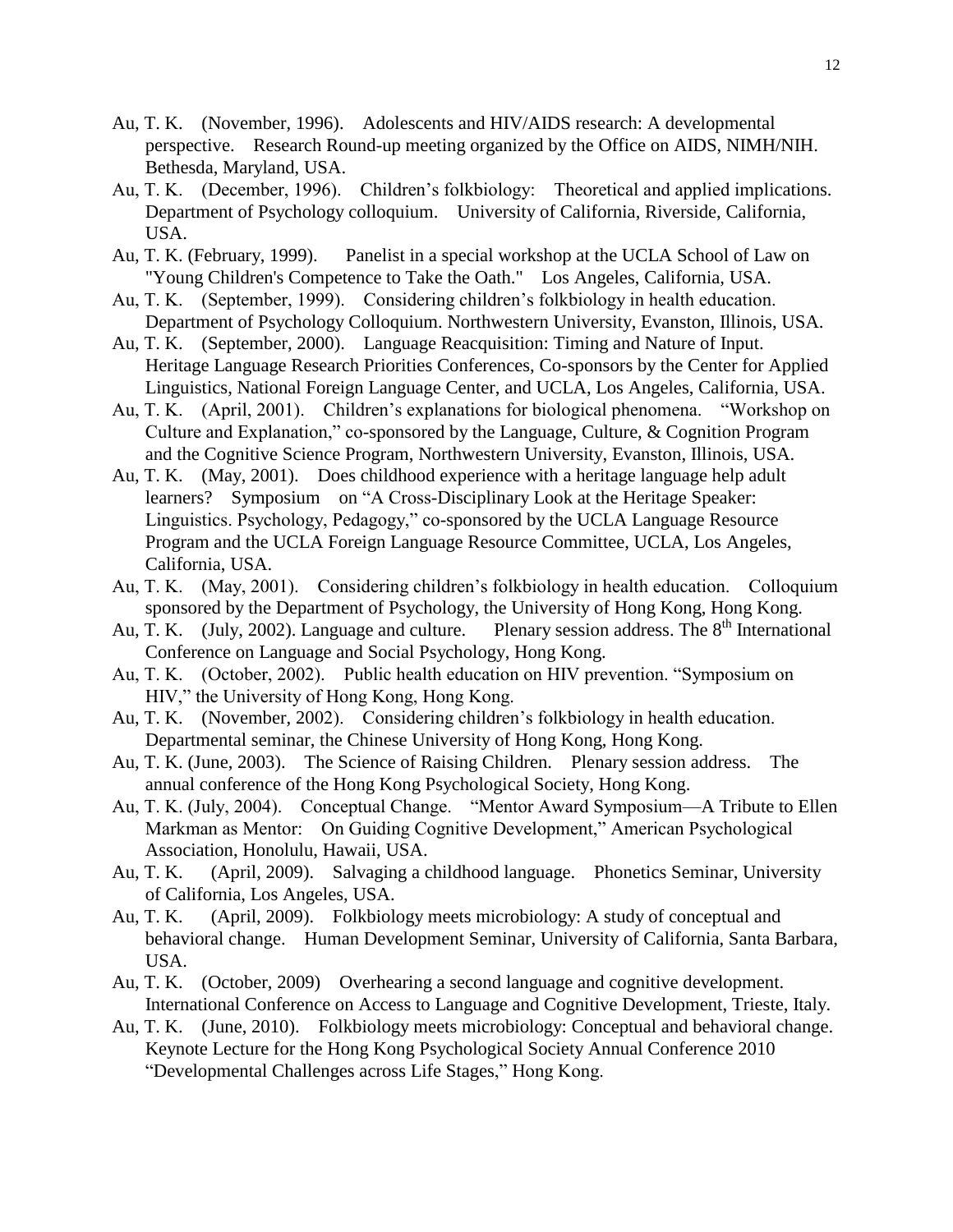- Au, T. K. (December, 2010). Salvaging a childhood language. Keynote for Winter Institute 2010: Promoting Healthy Communication across the Lifespan. Centre for Communication Disorders, Hong Kong, China.
- Au, T. K. (September, 2012). Access to childhood language memory. Developmental Psychology Seminar Series, Stanford University, Stanford, USA.
- Au, T. K. (October, 2012). Access to childhood language memory in re-learning a heritage language. Plenary Lecture at International Conference on Heritage Language Learning and Language Acquisition, Toronto, Canada.
- Au, T. K. (October, 2012). "Think Biology" in health education: Children's conceptual and behavioral change. Developmental Psychology Area Lunch Speaker Series, Yale University, New Haven, USA.
- Au, T. K. (November, 2012). Access to childhood language memory. Michael S. Goodman '74 Memorial Lecture Series, Brown University, Providence, USA.
- Au, T. K. (November, 2012). Access to childhood language memory. International Seminar Series, School of Psychology, Cardiff University, UK.
- Au, T. K. (November, 2013). Access to childhood language memory. Brown Bag Seminar Series, School of Social Sciences, Singapore Management University, Singapore.
- Au, T. K. (July, 2014). Developing better accents in a foreign language: The early years. Keynote speech at the International Conference on Preschool Education at on the 5th Anniversary of the Forum on China's Early Education, Hangzhou, China.

## **PEER-REVIEWED CONFERENCE PRESENTATIONS**

- Au, T. K. (October, 1984). Preschoolers' understanding of implicit causality in interpersonal verbs. The Ninth Annual Boston University Conference on Language Development, Boston, Massachusetts, USA.
- Au, T. K. (March, 1985). Children's word-learning strategies. The 17th Child Language Research Forum, Stanford University, California, USA.
- Au, T. K., & Markman, E. M. (April, 1987). Acquiring word meanings via linguistic contrast. The Society for Research in Child Development, Baltimore, Maryland, USA.
- Au, T. K. (March, 1988). Children's use of information in word learning. The 20th Child Language Research Forum, Stanford University, California, USA.
- Au, T. K. (April, 1989). "It's not gray; it's mauve": Linguistic contrast as corrective feedback. The Society for Research in Child Development, Kansas City, Missouri, USA.
- Au, T. K., & Rollins, K. (April, 1991). Developing an understanding of contamination: Invisible particles as a plausible mechanism. The Society for Research in Child Development, Seattle, Washington, USA.
- Au, T. K., & Sidle, A. (April, 1991). Reasoning about the invisible: Conservation of matter revisited. The Society for Research in Child Development, Seattle, Washington, USA.
- Au, T. K., Dapretto, M., & Song, Y. K. (March, 1993). Input vs. constraints: Early word acquisition in Korean. The Society for Research in Child Development, New Orleans, Louisiana, USA.
- Au, T. K., & DeWitt, J, E. (March, 1993). Acquiring object and attribute names: Preschoolers' use of Mutual Exclusivity within one language and across two languages. The Society for Research in Child Development, New Orleans, Louisiana, USA.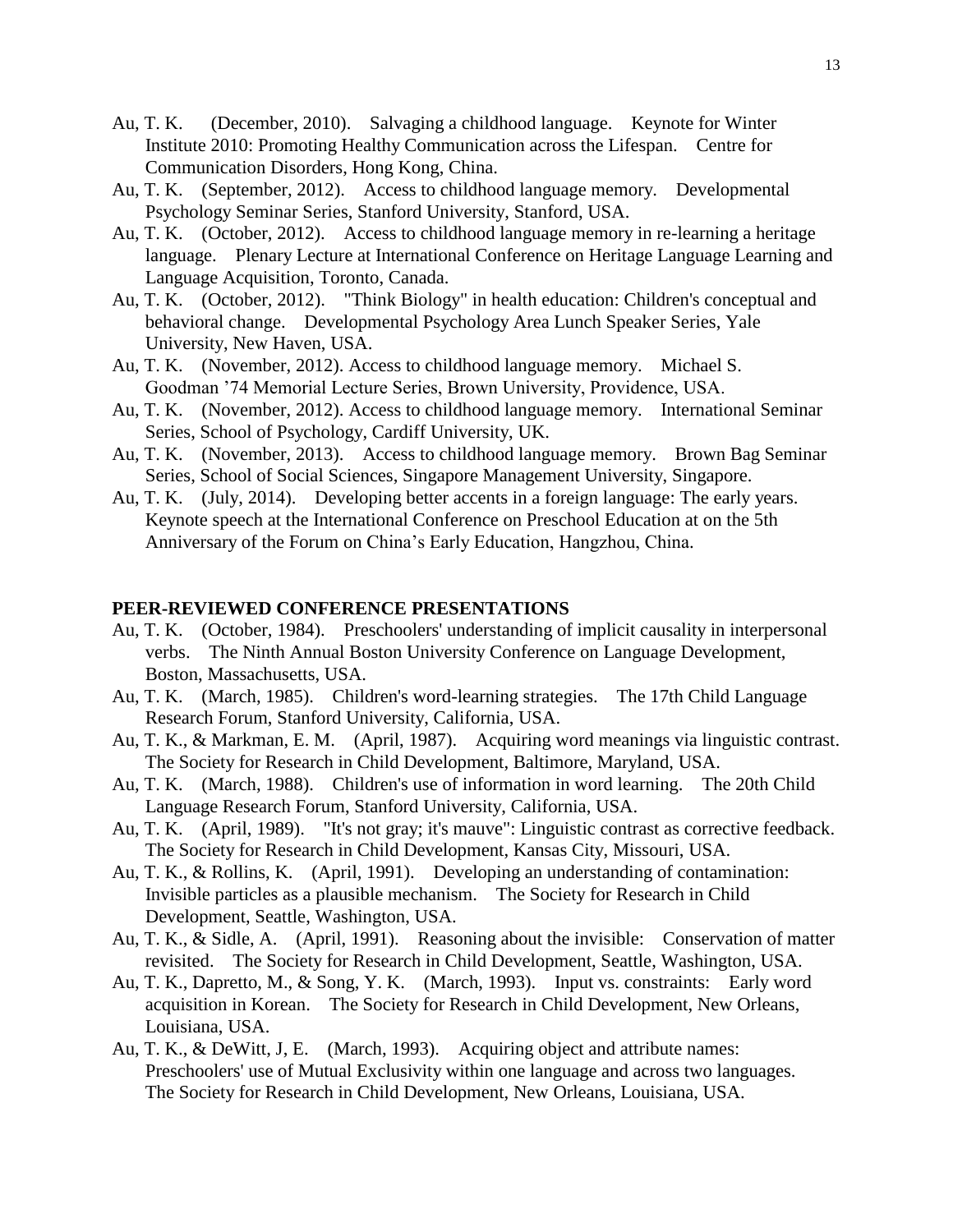- Au, T. K., & Romo, L. F.. (March, 1995). What are germs? Biological or non-biological kinds? The Society for Research in Child Development, Indianapolis, Indiana, USA.
- Savage, S., & Au, T. K. (April, 1995). Wait and see: What word learners do when input contradicts the mutual exclusivity assumption. The Society for Research in Child Development, Indianapolis, Indiana, USA.
- Au, T. K. (April, 1997). Building a coherent conception of HIV transmission: A new approach to AIDS education. In the symposium on "Coherence in children's intuitive biology" at the Society for Research in Child Development, Washington, D.C.
- Au, T. K., & Romo, L. F. (April, 1997). Mechanical causality in children's "folk human biology." In the symposium on "How children explain people" at the Society for Research in Child Development, Washington, D.C., USA.
- Lefkowitz, E. S., Corona, R., & Au, T. (February, 1998). Conversations about dating and sexuality between Latina mothers and their adolescent children. In the symposium on "Parent-Adolescent Communication About Dating and Sexuality" at the Society for Research on Adolescence, San Diego, California, USA.
- Romo, L., Au, T. K., & Bermudez, N. (February, 1998). Teaching adolescents to "think biology." In the symposium on "Communication, Depression, and AIDS Knowledge in Latino Adolescents and Their Mothers" at the Second Biennial Conference on Minority Issues in Prevention, Tempe, Arizona, USA.
- Lefkowitz, E. S., Brooke, J., Sigman, M., & Au, T. (February, 1998). An intervention for improving mother-adolescent conversations. The Society for Research on Adolescence, San Diego, California, USA.
- Au, T. K., Knightly, L., Ramos, I., & Arriaza, C. (April, 1999). Knowledge of childhood slang as a window onto early language experience. The Society for Research in Child Development, Albuquerque, New Mexico, USA.
- Knightly, L., Jun, S.-A., Au, T. K., & Ueyama, M. (April, 1999). Overhearing Spanish in childhood: Does it help adult learners sound better? The Society for Research in Child Development, Albuquerque, New Mexico, USA.
- Espana, L. E., Knightly, L., & Au, T. K. (May, 2000). Effects of childhood language experience on pronunciation in adulthood. The 2000 UCLA Psychology Undergraduate Research Conference, Los Angeles, California, USA.
- Knightly, L., Au, T. K., & Espana, L. (May, 2000). Effects of childhood language experience on second language pronunciation. The Acoustical Society of America, Atlanta, Georgia, USA.
- Oh, J., Jun, S.-A.,, & Au, T.K. (May, 2000). Does early speaking experience in Korean help adult learners? The Acoustical Society of America, Atlanta, Georgia, USA.
- Knightly, L., & Au, T. K. (December, 2000). Childhood speakers' perception of sentences in noise. The Acoustical Society of America, Long Beach, California, USA.
- Knightly, L. M., Au, T. K., & Polsky, K. S. (April, 2001). Childhood language experience and morphosyntax acquisition. The Society for Research in Child Development, Minneapolis, Minnesota, USA.
- Oh, J., & Au, T. K. (April, 2001). Does early speaking experience in Korean help adult relearners? The Society for Research in Child Development, Minneapolis, Minnesota, USA.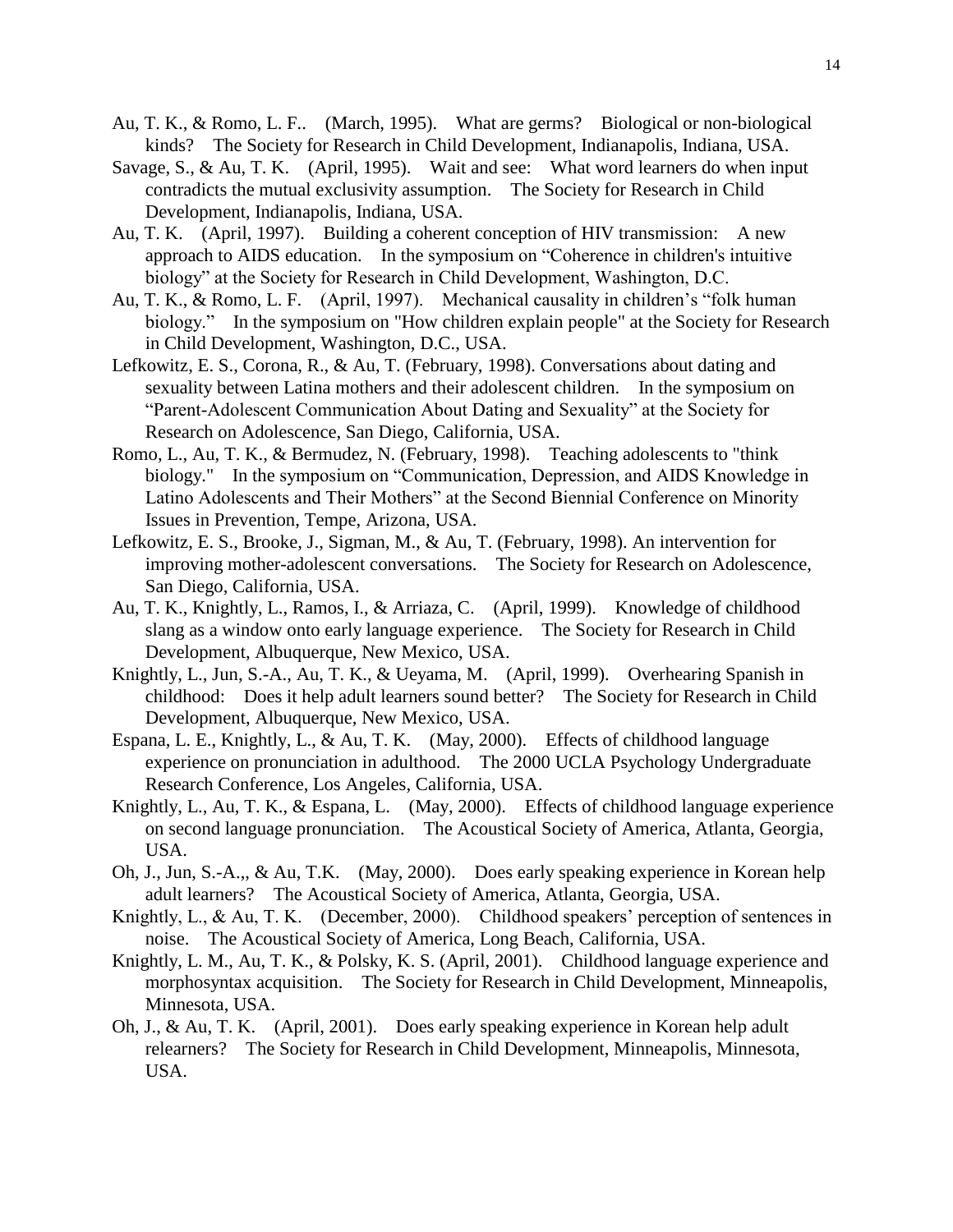- Oh, J., Au, T., & Jun, S. (November, 2001). Benefits of childhood language experience for adult L2-learners' phonology. Boston University Conference on Language Development. Boston, Massachusetts, USA.
- Oh, J., Au, T., Knightly, L., & Jun. S.-A. (February, 2003). Late second language learners: what predicts good outcomes? The 4<sup>th</sup> International Symposium on Bilingualism, Phoenix, Arizona, USA.
- Oh, J., Knightly, L. M., & Au, T. K. (April, 2003). Predictors of Heritage Language (Re- )Acquisition. The Society for Research in Child Development, Tampa, Florida, USA.
- Chan, T.K., Au, T.K.F., Fong, R.W.T., Tang, V.U.H., & Lo, E.H.Y. (June, 2004). A New Approach to AIDS Education in Hong Kong. The annual conference of the Hong Kong Psychological Society, Hong Kong.
- Ho, J.Y.S., Au, T.K.F., Ip, G.W.M., Chan, S. M.K., Lam, C.Y.Y., & Cheung, M.W.L. (June, 2004). Children's and Older Adults' Beliefs about Colds/Flu. The annual conference of the Hong Kong Psychological Society, Hong Kong.
- Au, T. K., Ip, G. W. M., Ho, J. Y. S., Lam, C. Y. Y., Chan, S. M. K., & Cheung, M. W. L. (April, 2005). What Causes Colds/Flu? A Study of Chinese Children and Older Adults' Folk Beliefs. The Society for Research in Child Development, Atlanta, Georgia, USA.
- Au, T. K., Chan, T.-K., Wan, M. M. P., & Chan, C. K. K. (April, 2005). Think Biology: A New Approach to Colds/Flu Education. The Society for Research in Child Development, Atlanta, Georgia, USA.
- Au, T. K. (August, 2005). Folkbiology meets microbiology: A study of conceptual and behavioral change. In the symposium on "Children's and lay adults' understandings of illness: Implications for health education" at the  $11<sup>th</sup>$  Biennial Conference of the European Association for Research in Learning and Instruction (EARLI), Cyprus.
- Au, T. K. (March, 2007). From hearing to speaking: Does passive exposure to nativespeakers' input help young L2 learners speak better? The Society for Research in Child Development, Boston, Massachusetts, USA.
- Au, T. K., Oh, J. S., Knightly, L. M., Jun, S. A., & Romo, L. F. (March, 2007). Salvaging a childhood language. The Society for Research in Child Development, Boston, Massachusetts, USA.
- Oh, J., Au, T., & Jun, S.-A. (November, 2008). The nature of childhood language memory: Korean adoptees learning Korean as adults. The Boston University Conference on Language Development, Boston, Massachusetts, USA.
- Au, T. K. (April, 2009). Enriching the language environment of young second-language learners. The Society for Research in Child Development, Denver, Colorado, USA.
- Wong, A. M.-Y., Kidd, J., Ho. C. S.-H., & Au, T, K. (May, 2009). Characterizing the overlap between SLI and dyslexia in Cantonese-Chinese school-aged children: the role of phonology and beyond. The First International Conference on Reading and Writing: Updates on Managing Dyslexia, Hong Kong.
- Wong, A. M.-Y., Kidd, J., Ho. C. S.-H., & Au, T, K. (June, 2009). Characterizing the overlap between SLI and dyslexia in Chinese: the role of phonology and beyond. The 30th Annual Symposium for Research on Child Language Disorders. Madison, Wisconsin, USA.
- Bridges, S. M., McGrath, C. P. J., Wong, H. M., & Au, T. K. (September, 2009). Exploring the dimensions of oral health literacy. The 9<sup>th</sup> World Congress on Preventive Dentistry, Phuket, Thailand.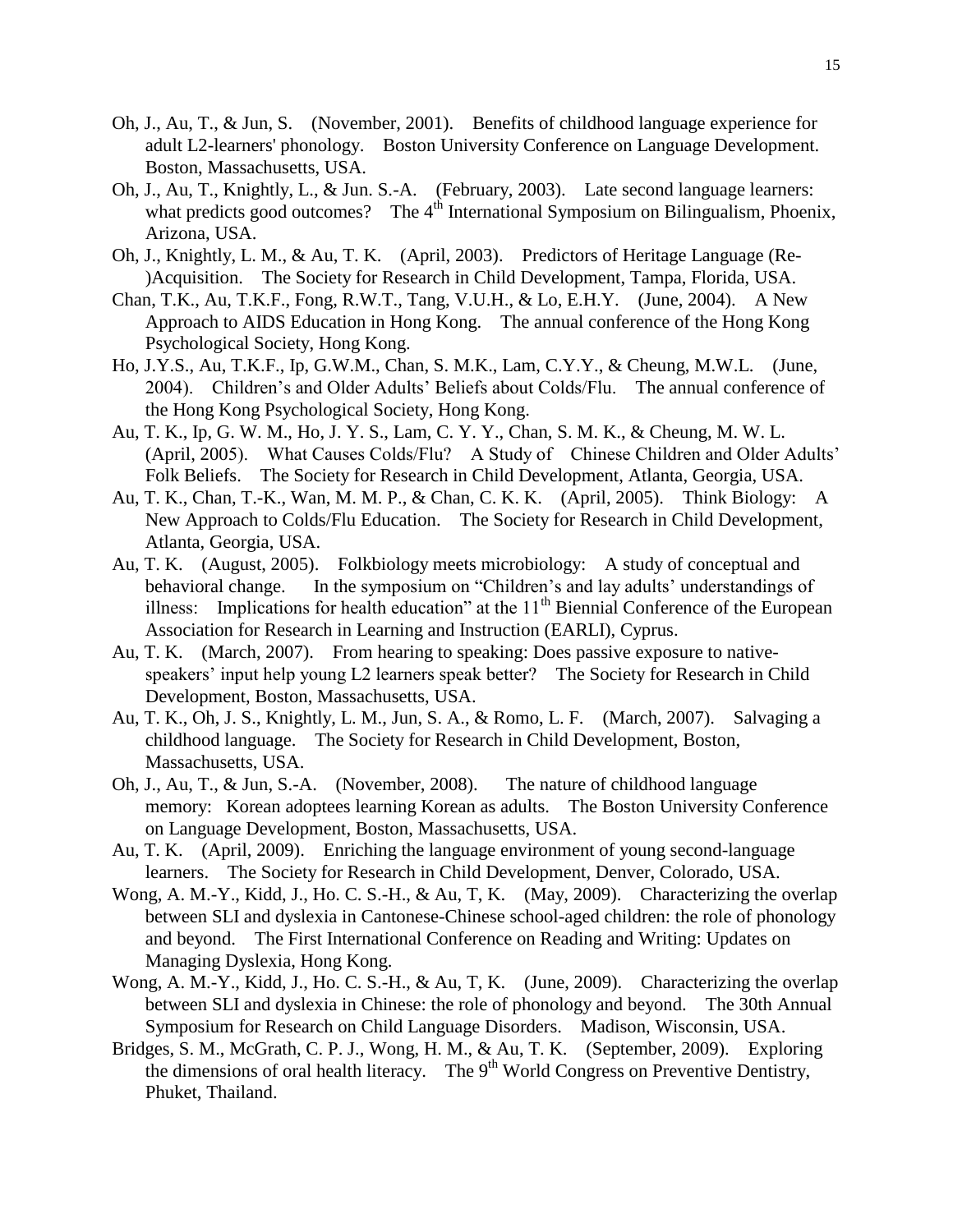- Chan, W. W. L., Au, T. K., & Tang, J. (May, 2010). Development of automaticity in twodigit number processing. Poster presented at Association for Psychological Science (APS) Annual Convention, Boston, U.S.A. (Because of the research reported in this poster, Winnie Chan was one of the four recipients of The Student Research Award in 2010 in recognition of outstanding research conducted by APS Student Affiliates.)
- Kidd, J. C., Wong, A. M.-Y., Ho, C. S.-H., Au, T. K.-F., Lam, C. C.-C., Yip, L. P.-W., Lam, F. W.-F. (June, 2010). In search of shared deficits underlying SLI and dyslexia in Chinese. Poster presented at the 31st Annual Symposium on Research in Child Language Disorders, University of Wisconsin, Madison, Wisconsin, USA.
- Wong, A. M.-Y., Au, T. K.-F., Ho, C. S.-H., Kidd, J. C., Lam, C. C.-C., Lam. F. W.-F., Yip, L. P.-W. (July, 2010). Word reading in Chinese kindergarten children with SLI. Poster presented at the Seventeenth Annual Meeting of the Society for the Scientific Study of Reading, Berlin, Germany.
- Wong, A. M.-Y., Ho, C. S.-H., Au, T. K.-F., Kidd, J. C., Lam, C. C.-C., Yip, L. P.-W., & Lam. F. W.-F. (July, 2010). Word reading in Chinese kindergarteners with and without specific language impairment (SLI). Poster presented at the Research in Reading Chinese and Related Asian Languages Conference, OISE/University of Toronto, Canada.
- Oh, J. S., Jun, S.-A., Lee, R., & Au, T. K. (September, 2010). Access to early childhood language memory. Poster presented at the VI Congrés Internacional d'Adquisició del Llenguatge (VI International Conference on Language Acquisition), Barcelona, Spain.
- Wong A.M.Y., Au T.K.F., Ho C.S.H., Kidd J.C., Lam C.C.C., Lam F.W.F., & Yip L.P.W. (January, 2011). Shared and unique predictors for oral language and word reading in Chinese 5-year-old children, Asia Pacific Conference on Speech, Language and Hearing. Christchurch, New Zealand.
- Chan, W. W. L., Au, T. K., & Tang, J. (June, 2011). Early place-value understanding as a predictor of addition acquisition. Poster presented at the Hong Kong Psychological Society Annual Conference 2011, Hong Kong, China. (Awarded 2<sup>nd</sup> Prize for poster presentation at the conference.)
- Tso, R. W. Y., Au, T. K., & Hsiao, J. H. (July, 2011). The influence of writing experiences on holistic processing in Chinese character recognition. Paper presented at the annual meeting of the Cognitive Science Society, Boston, USA.
- Tso, R. W. Y., Au, T. K., & Hsiao, J. H. (July, 2011). The influence of writing experiences on holistic processing in Chinese character recognition. Paper presented at the Asia-Pacific Conference on Vision, Hong Kong, China.
- Wong, A. M.-Y., Au, T. K.-F., Ho, C. S.-H., Kidd, J. C., Lam, C. C.-C., & Yip, L. P.-W. (November, 2011). Relationships between SLI and dyslexia: The case for Chinese. Poster presented at the 2011 American Speech-Language-Hearing Association Convention. San Diego, USA.
- Chan, W. W. L., Au, T. K., & Tang, J. (April, 2012). Making sense of numbers: Children's understanding of place-value concept. Poster presented at the American Educational Research Association Annual Meeting, Vancouver, Canada.
- Tso, R. W. Y., Au, T. K., & Hsiao, J. H. (May, 2012). Writing facilitates learning to read in Chinese through reduction of holistic processing: A developmental study. Poster presented at the Vision Sciences Society  $12<sup>th</sup>$  Annual Meeting, Naples, Florida, USA.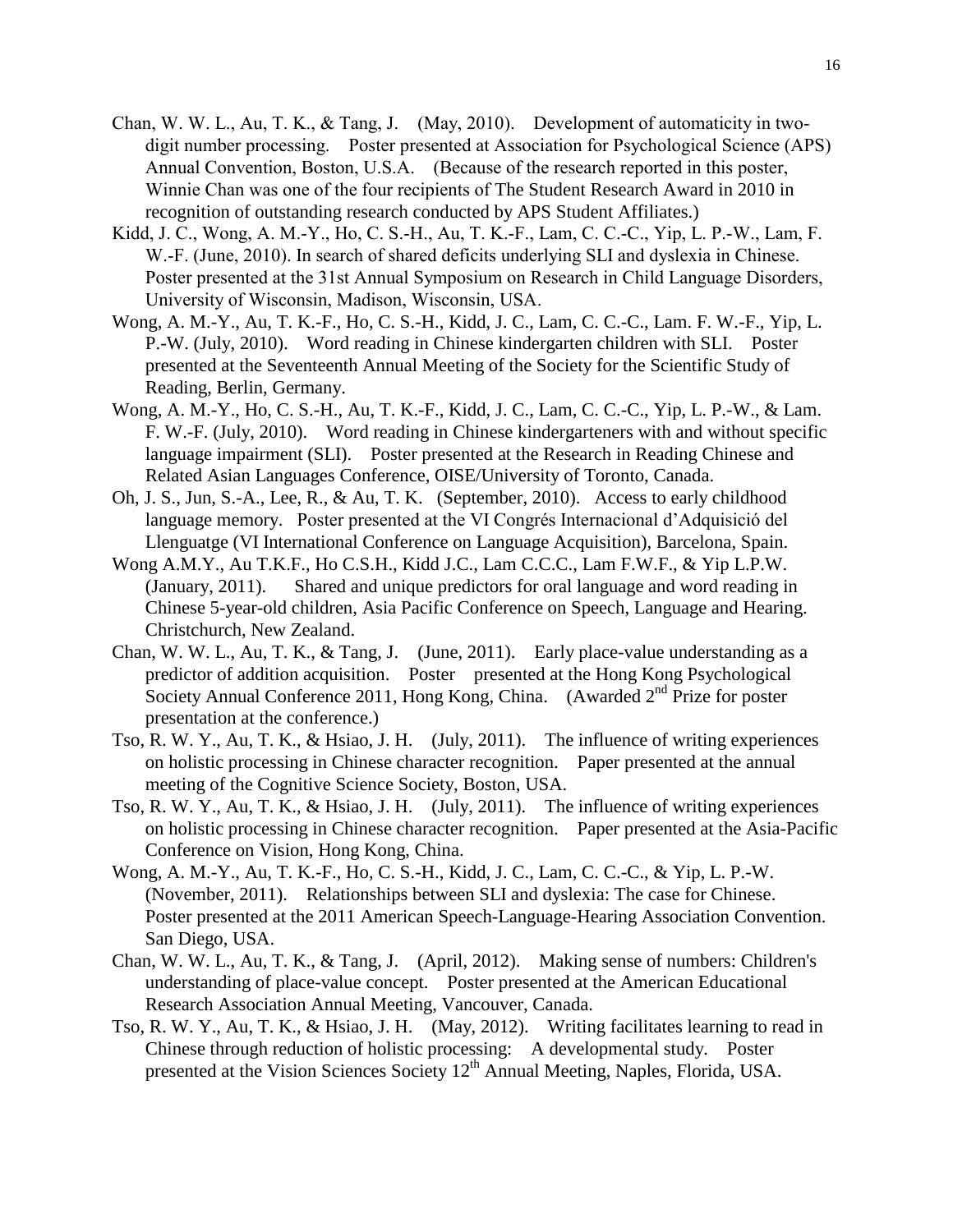- Tso, R. V., Lau, T., Xu, M., Au, T. K., & Hsiao, J. H. (June, 2012). Writing experience changes our visual perception: The case of Chinese character recognition. Poster presented at the Hong Kong Psychological Society Annual Conference 2012, Hong Kong, China. (Awarded 1<sup>st</sup> Prize for poster presentation at the conference.)
- Tso, R. W. Y., Au, T. K., & Hsiao, J. H. (August, 2012). Writing facilitates learning to read in Chinese through reduction of holistic processing: A developmental study. Poster presented at the Annual Meeting of the Cognitive Science Society, Sapporo, Japan.
- Wong, A. M.-Y., Au, T. K.-F., Ho, C. S.-H., Kidd, J. C., Lam, C. C.-C. &, Yip, L. P.-W. (October, 2012). (Dis)connections between specific language impairment and dyslexia in Chinese. The 14th International Conference on the Processing of East Asian Languages & Symposium on Brain and Communication, Nagoya, Japan.
- Au, T. K., & Kwok, A. P., & Jun, S. (April, 2013). Improving children's second-language phonology. Paper in the symposium on "Wise interventions: Using psychological theory to solve problems in child development" to be presented at the Society for Research in Child Development, Seattle, Washington, USA.
- Au, T. K., & Woo, O. K. (April, 2013). "Think Biology?" in nutrition education: Chinese children's conceptual and behavioral change. Paper in the symposium on "Explaining and encouraging healthy eating in young children" to be presented at the Society for Research in Child Development, Seattle, Washington, USA.
- Shum, K. K., Ho, C. S., & Au, T. K. (April, 2013). Phonological representations, phonological processing, and reading in Cantonese-Chinese children. Poster to be presented at the Society for Research in Child Development, Seattle, Washington, USA.
- Shum, K. K., Kidd, J. C., Ho, C. S., & Au, T. K. (April, 2013). First-language abilities as predictors of second-language literary in Chinese-English bilingual children. Poster to be presented at the Society for Research in Child Development, Seattle, Washington, USA.
- Tse, H. M. & Au, T. K. (April, 2013). Can teachers spot loners in a busy preschool classroom? Poster to be presented at the Society for Research in Child Development, Seattle, Washington, USA.
- Oh, J. S., Au, T. K., Lee, R., & Jun, S.-A. (August, 2013). Adopted Adults' Access to Early Childhood Language Memory. Poster to be presented at the Convention of the American Psychological Association, Honolulu, USA.
- Parthasarathy, D. S., Bridges, S., McGrath, C., Wong, H. M., Yiu, C. K., & Au, T. K. (August, 2013). Relationship between caregivers' reading habits and their children's oral health. Poster presented at the International Association for Dental Research Asia/Pacific Region Regional Meeting, Bangkok, Thailand.
- Tso, R. W. Y., Au, T. K., & Hsiao, J. H. (August, 2013). Expert marker of Chinese character recognition: Left-side bias versus holistic processing? Paper presented at the annual meeting of the Cognitive Science Society, Berlin, Germany.
- Chan, W. W. L., Au, T. K., & Tang, J. (May, 2014). Counting errors as a window on lowmathematics-achievers' number concept. Poster presented at the Association for Psychological Science Annual Convention, San Francisco, U.S.A.
- Wong, A. M.-Y., Ho, C. S.-H., Au, T. K.-F., McBride-Chang, C., Yip, L., P.-W., & Lam, C. C.- C. (July, 2014). Reading comprehension and its component skills in children with SLI and children with dyslexia. Poster to be presented at the International Society for the Study of Child Language, Amsterdam, The Netherlands.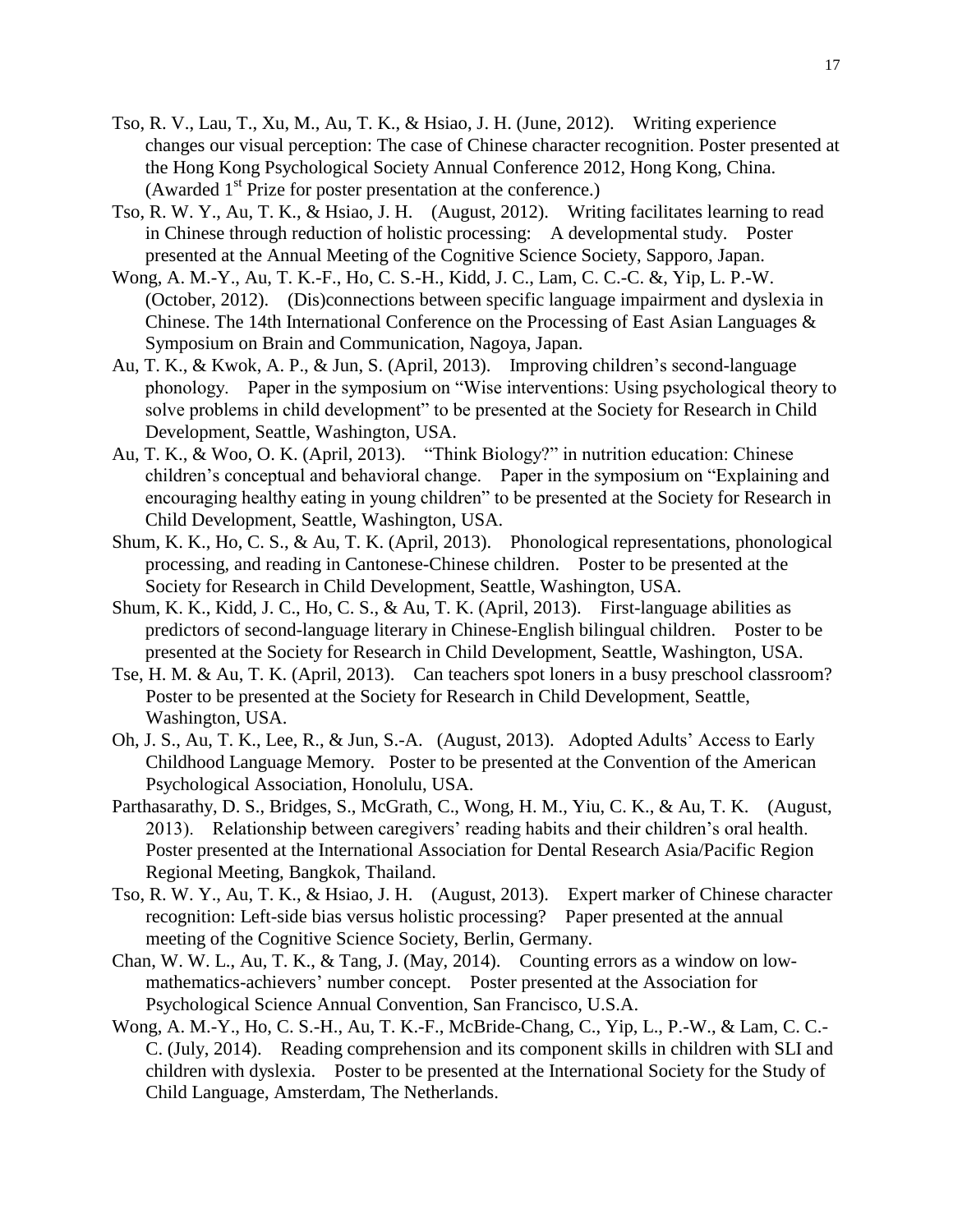- Lo, B. C. Y., Au, T. K .F. & Kwok, S. S. W. (June, 2014). A pilot study for childhood anxiety group intervention in primary schools. Poster presentation at the 8th International Congress of Cognitive Psychotherapy, Hong Kong, China.
- Shum, K. K., Ho, C. S., Siegel, L. S., & Au, T. K. (June, 2014). First-language predictors of second-language literacy in young L2 learners. Poster session presented at the Hong Kong Psychological Society Annual Conference 2014, Hong Kong, China. (Awarded 1<sup>st</sup> Prize for poster presentation at the conference.)
- Tse, H. M., & Au, T. K. F (June, 2014). Can teachers spot loners in a busy preschool classroom. Poster presented at the Hong Kong Psychological Society Annual Conference 2014, Hong Kong, China.
- Wong, A. M.-Y., Ho, C. S.-H., Au, T. K.-F., McBride-Chang, C., Yip, L., P.-W., & Lam, C. C.- C. (July, 2014). Reading comprehension and its component skills in children with SLI and children with dyslexia. Poster presented at the International Association for the Study of Child Language, Amsterdam, The Netherlands.
- Bridges, S., Wong, H. M., Yiu, C. K., Zayts, O., McGrath, C., & Au, T. K. (October, 2014). Mediated interpreting in communicative health literary. Poster presented at the Second International Conference of Health Literacy and Health Promotion, Taipei, Taiwan.
- Chan, R. F., & Au, T. K. (March, 2015). Childcare by live-in maids: Quality of care and children's social development. International Convention of Psychological Science, Association of Psychological Science, Amsterdam, The Netherlands.
- Gattis, M., & Au, T. K. (March, 2015). Caregiving during infancy: Parenting principles and practices across cultures. Paper in the symposium "Making Sense of Parenting across Cultures." International Convention of Psychological Science, Association of Psychological Science, Amsterdam, The Netherlands.
- Okamoto, Y., Romo, L. F., & Au, T. K. (March, 2015). Integrating germ biology concepts into a science curriculum for Latino preschool children. International Convention of Psychological Science, Association of Psychological Science, Amsterdam, The Netherlands.
- Parthasarathy, D. S., McGrath, C., Bridges, S., Wong, H. M., Yiu, C. K., & Au, T. K. (March, 2015). Instruments Measuring Oral Health Literacy: An Updated Systematic Review. Paper presented at the International Association for Dental Research, Boston, USA.
- Romo, L. F., Okamoto, Y., & Au, T. K. (March, 2015). Integrating nutrition concepts and biology in a science curriculum for Latino preschoolers. International Convention of Psychological Science, Association of Psychological Science, Amsterdam, The Netherlands.
- Shum, K. K., & Au, T. K. (March, 2015). Nature of the relationship between rapid automatized naming and reading in Chinese. International Convention of Psychological Science, Association of Psychological Science, Amsterdam, The Netherlands.
- Tse, H. M., & Au, T. K. (March, 2015). When free-play time is scarce: Unsupervised behaviors and peer acceptance in preschool classrooms. International Convention of Psychological Science, Association of Psychological Science, Amsterdam, The Netherlands.
- Au, T. K. (June, 2015). Conceptual understanding in oral health literacy. Panel discussion "Oral Health Literacy – an Emerging Transdisciplinary Field." The  $13<sup>th</sup>$  Annual